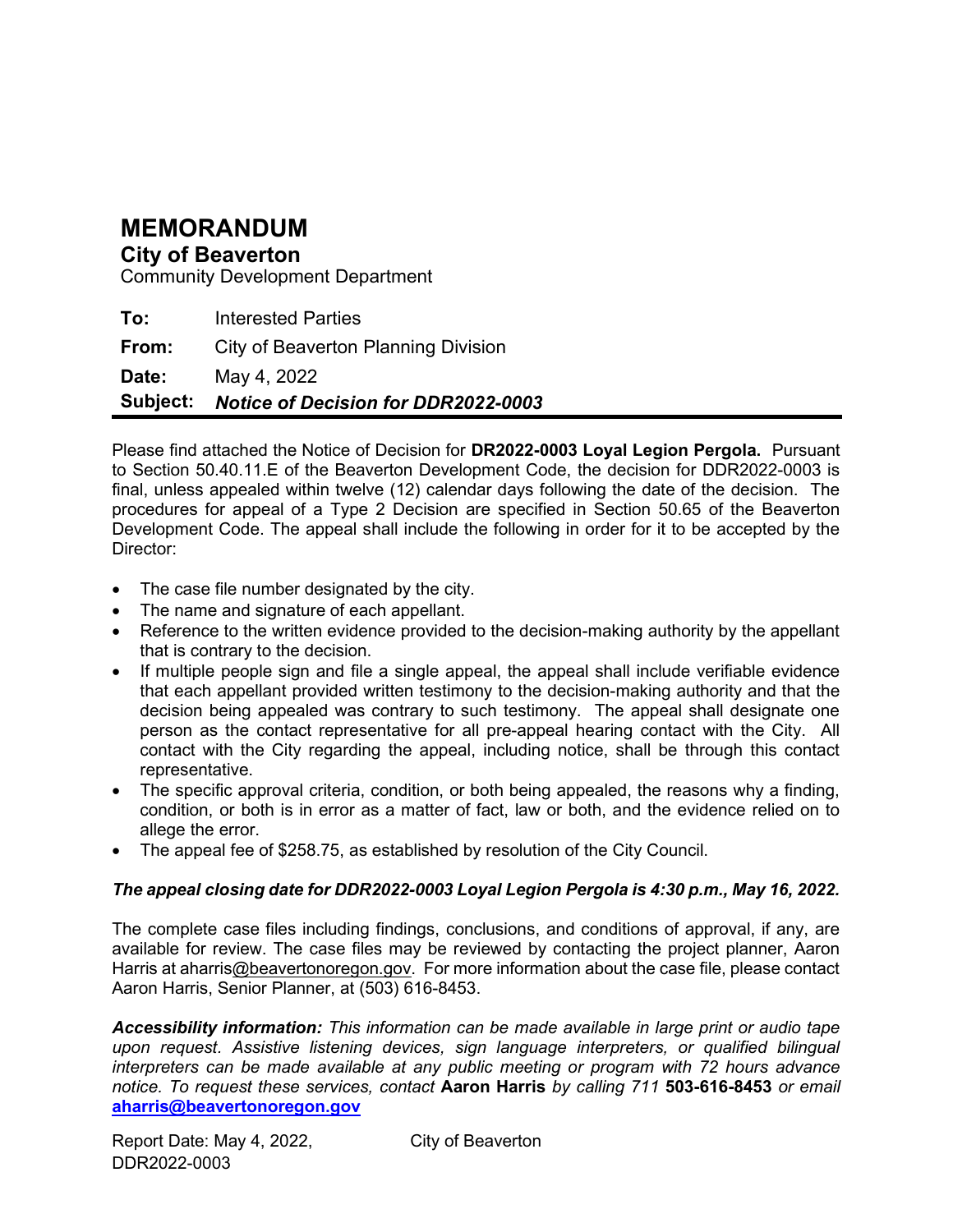

CITY OF BEAVERTON Planning Division Community Development Department Tel: 503-526-2420 www.beavertonoregon.gov

# **STAFF REPORT**

**Report Date:** May 4, 2022

**Application/Project Name**: Loyal Legion Pergola

**Application Numbers:** DDR2022-0003

**Proposal:** The applicant, Weil Architecture, PC, requests Downtown Design Review Two approval to add a pergola to existing light poles above an outdoor seating area. No additional changes are proposed to the site, landscaping, parking, or existing land use.

**Proposal Location:** Northwest corner of SW Farmington Road and SW Watson Avenue, also identified as Tax Lot 00300 on Washington County Tax Assessor's Map 1S116AD.

**Decision:** APPROVAL of Loyal Legion Pergola

DDR2022-0003, subject to the conditions identified at the end of this report.

#### **Contact Information:**

| <b>City Staff Representative:</b> | Aaron Harris, Senior Planner<br>503-616-8453 / aharris@BeavertonOregon.gov  |
|-----------------------------------|-----------------------------------------------------------------------------|
| Applicant:                        | Weil Architecture, PC<br>1920 N. Kilpatrick Street<br>Portland, OR 97219    |
| <b>Property Owner:</b>            | <b>H&amp;O Properties</b><br>2584 SW Montgomery Drive<br>Portland, OR 97201 |

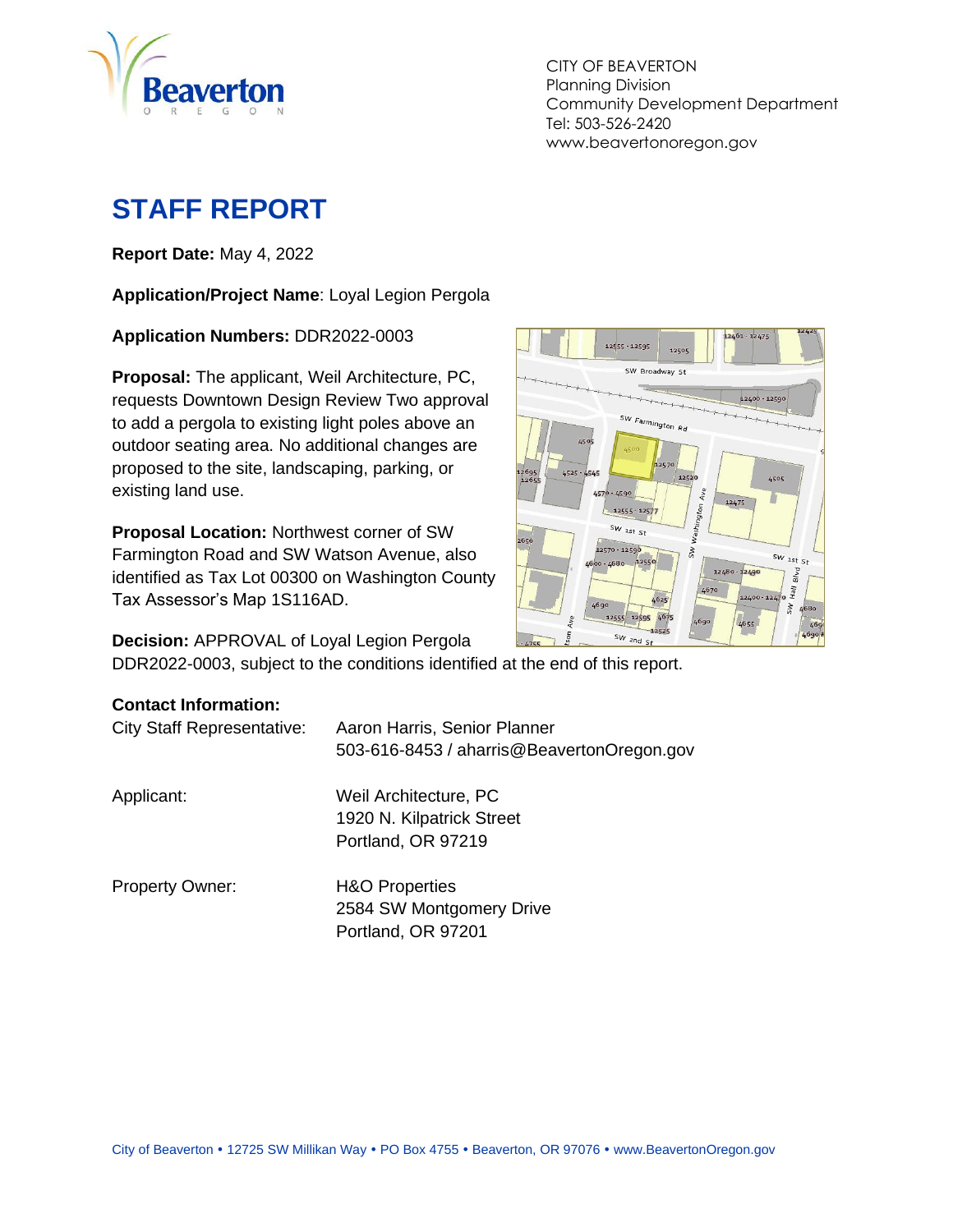## **Existing Conditions**

**Zoning:** Regional Center – Old Town (RC-OT)

**Site conditions:** The current on-site use is an eating and drinking establishment.

**Background:** In January 2020, the Planning Commission approved the replacement of select windows, removal of a secondary entrance, new rooftop mechanical screening, closure of the existing parking lot for an outdoor seating area, new bike racks, and a screened refuse area per land use applications HR2019-0003/DR2019-0169. In November 2020, the Planning Commission approved the expansion of the door system on the south elevation and the enlargement of one window per land use applications HR2020-0001/DR2020-0108.

**Site Size:** Approximately 10,018 square feet.

**Location**: 4500 SW Watson Avenue; Tax Lot 300 of Washington County Tax Map 1S116AD.

**Neighborhood Association Committee**: Central Beaverton

| <b>Direction</b> | Zoning                                | Uses                                   |
|------------------|---------------------------------------|----------------------------------------|
| <b>North</b>     | Regional Center - Old<br>Town (RC-OT) | Eating and Drinking / Retail / Service |
| South            | Regional Center - Old<br>Town (RC-OT) | Eating and Drinking / Retail / Service |
| East:            | Regional Center - Old<br>Town (RC-OT) | Eating and Drinking / Retail / Service |
| West:            | Regional Center - Old<br>Town (RC-OT) | Eating and Drinking / Retail / Service |

#### **Table 1: Surrounding Uses**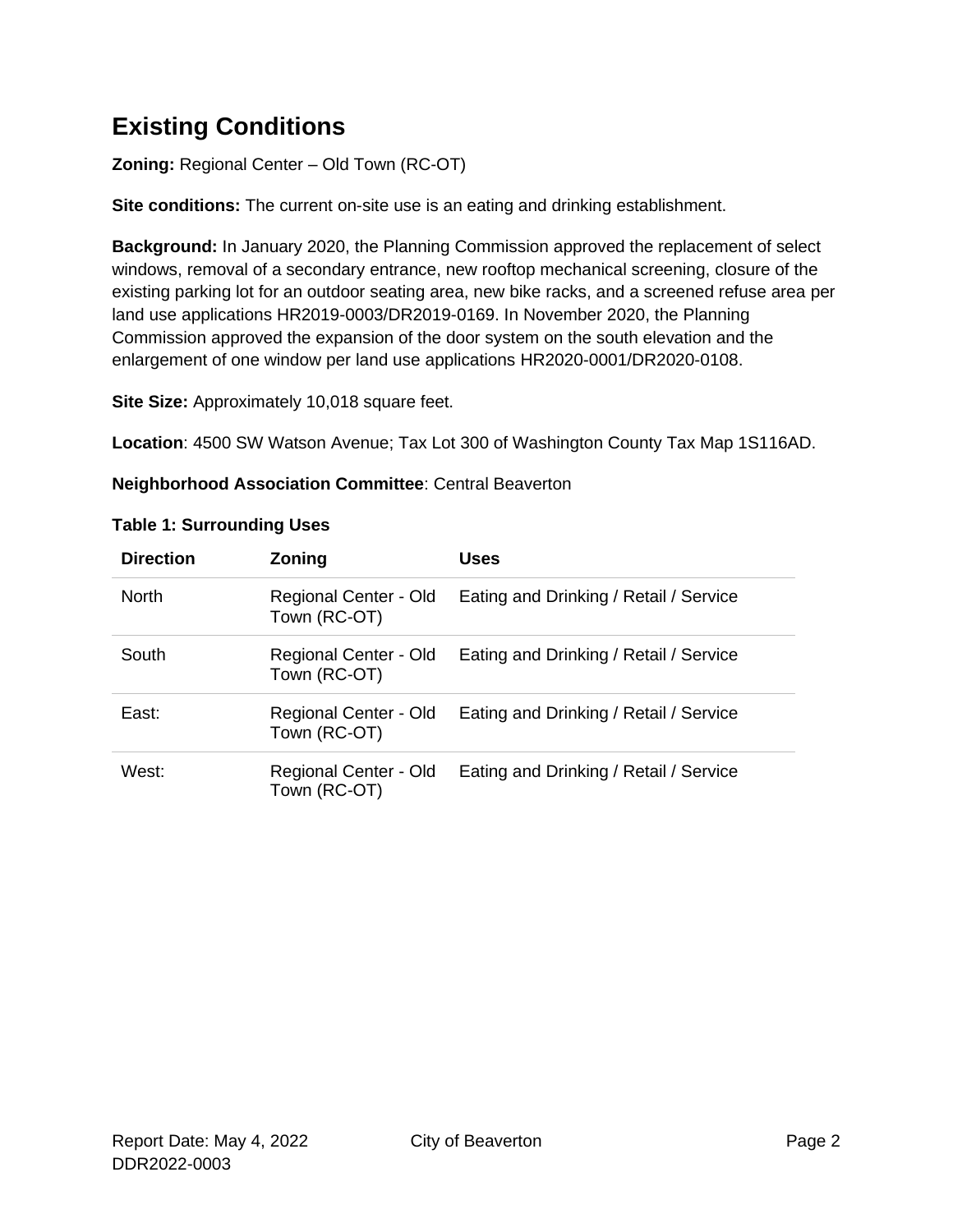## **Application Information**

#### **Table 2: Application Summaries**

| <b>Application</b> | <b>Application type</b>              | <b>Proposal summary</b>                                                       | Approval criteria<br><b>location</b>                      |
|--------------------|--------------------------------------|-------------------------------------------------------------------------------|-----------------------------------------------------------|
| DDR2022-0003       | Downtown Design<br><b>Review Two</b> | Adding a pergola to<br>existing light poles above<br>an outdoor seating area. | Development Code<br>Section 40.03<br>Section 40.23.15.2.C |

#### **Table 3: Key Application Dates**

| <b>Application</b> | <b>Submittal Date</b> | <b>Deemed</b><br>Complete* | $120 - Day$   | $365 - Day**$ |
|--------------------|-----------------------|----------------------------|---------------|---------------|
| DDR2022-0003       | Feb. 1, 2022          | March 15, 2022             | July 13, 2022 | Feb. 1, 2023  |

\*Deemed complete by staff.

\*\* Pursuant to Section 50.25.9 of the Development Code this is the latest date, with a continuance, by which a final written decision on the proposal can be made.

## **Summary of Public Comment**

Staff has not received any public comments associated with land use application DDR2022- 0003.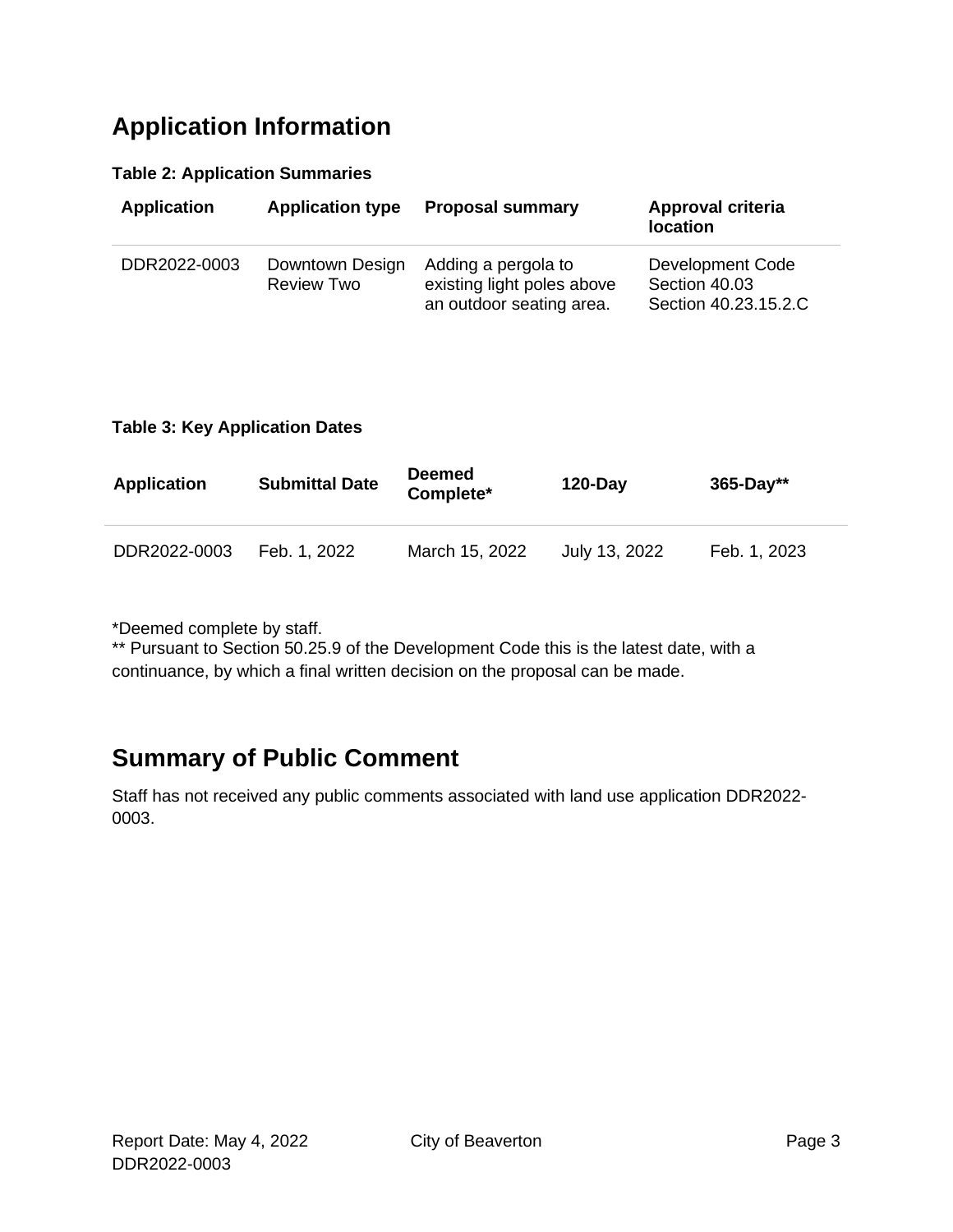# **Table of Contents**

| <b>Exhibits</b> |             |                                              |
|-----------------|-------------|----------------------------------------------|
| Exhibit 1.      |             | Materials submitted by Staff                 |
|                 | Exhibit 1.1 | Vicinity Map (page 5 of this report)         |
|                 | Exhibit 1.2 | Zoning Map (page 6 of this report)           |
| Exhibit 2.      |             | Public Comment (no public comments received) |
| Exhibit 3.      |             | Materials submitted by the Applicant         |
|                 | Exhibit 3.1 | <b>Application Form</b>                      |
|                 | Exhibit 3.2 | <b>Owner Authorization Form</b>              |
|                 | Exhibit 3.3 | <b>Written Statement</b>                     |
|                 | Exhibit 3.4 | Drawings                                     |
|                 | Exhibit 3.5 | <b>Materials Board</b>                       |
|                 | Exhibit 3.6 | <b>Service Provider Letters</b>              |
|                 | Exhibit 3.7 | <b>Pre-App Summary Notes</b>                 |
|                 |             |                                              |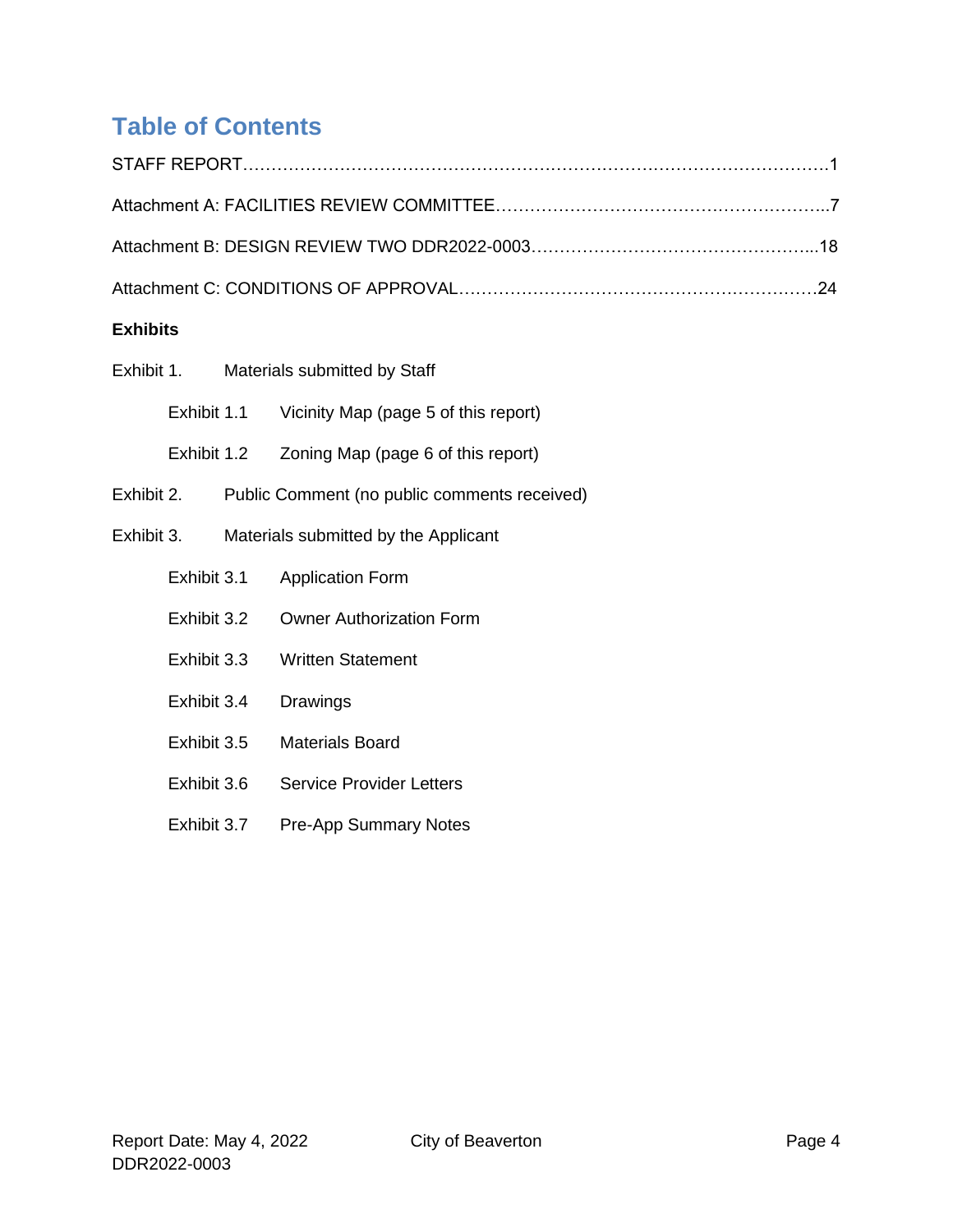# Exhibit 1.1 Vicinity Map

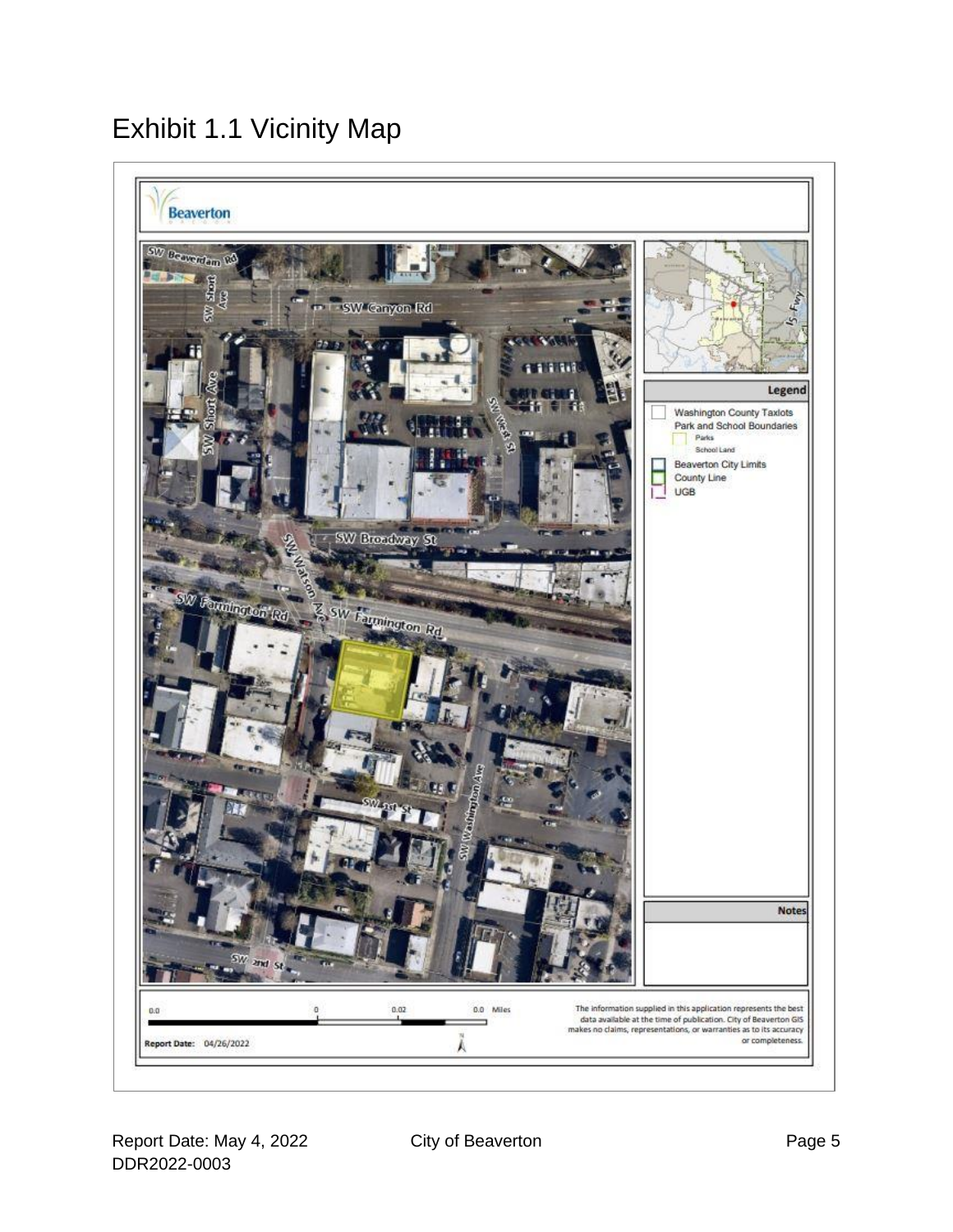# Exhibit 1.2 Zoning Map**Beaverton**

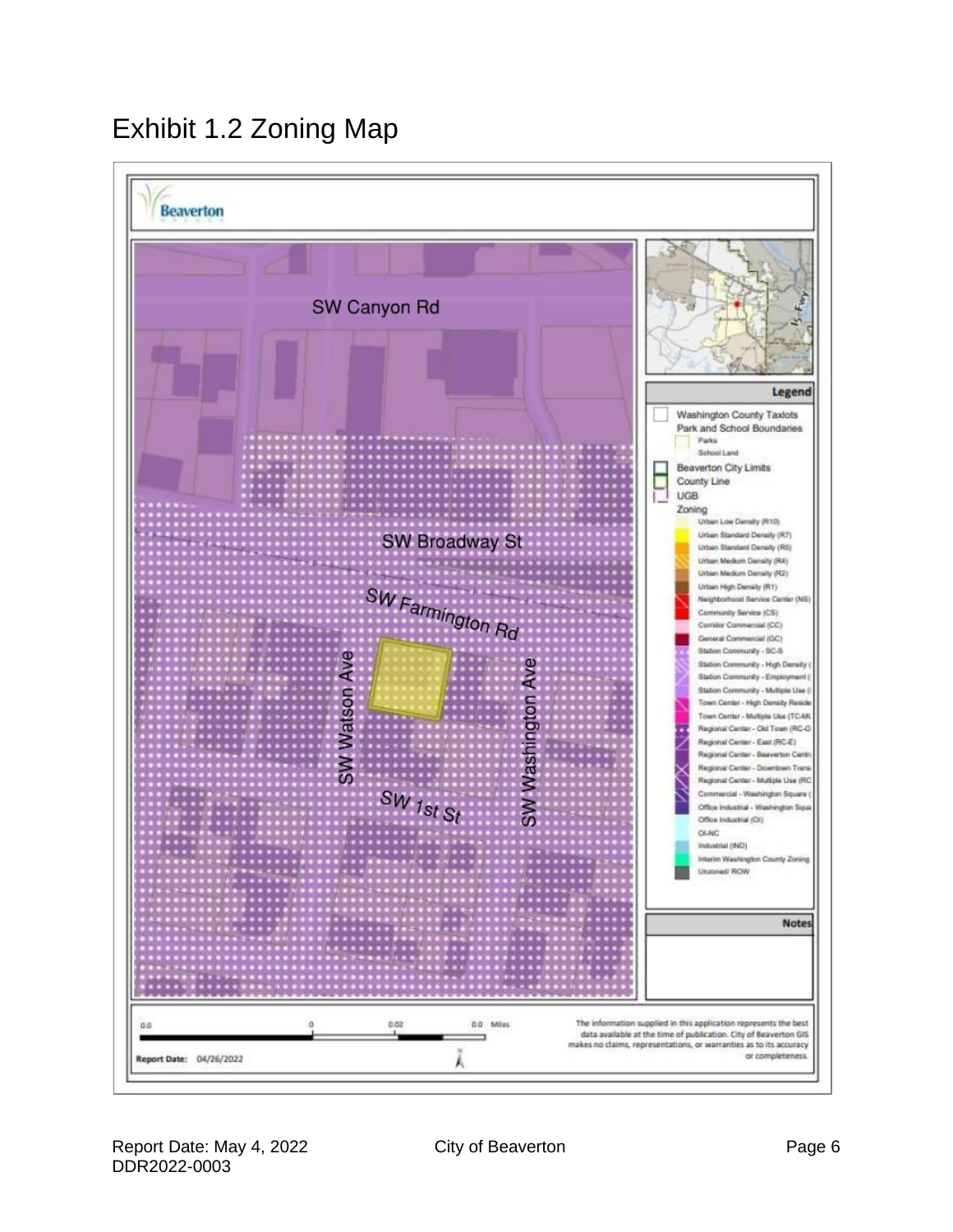# **Attachment A: FACILITIES REVIEW COMMITTEE**

### TECHNICAL REVIEW AND RECOMMENDATIONS

#### **Application:** Loyal Legion Pergola

**Proposal:** The applicant, Weil Architecture, PC, requests Downtown Design Review Two approval to add a pergola to existing light poles above an outdoor seating area. No additional changes are proposed to the site, landscaping, parking, or existing land use.

#### **Recommendation:** APPROVE DDR2022-0003

**Outstanding Technical Issues**: There are no outstanding technical issues associated with the proposal.

## Section 40.03 Facilities Review Committee:

The Facilities Review Committee has conducted a technical review of the application, in accordance with the criteria contained in Section 40.03 of the Development Code. The Committee's findings and recommended conditions of approval are provided to the decisionmaking authority. As they will appear in the Staff Report, the Facilities Review Conditions may be re-numbered and placed in a different order. The decision-making authority will determine whether the application as presented meets the Facilities Review approval criteria for the subject application and may choose to adopt, not adopt, or modify the Committee's findings.

The Facilities Review Committee Criteria for Approval will be reviewed for all criteria that are applicable to the submitted application(s) as identified below:

• All twelve (12) criteria are applicable to the Downtown Design Review Two (DDR2022- 0003) application as submitted.

## **Section 40.03.1.A**

*Approval Criterion: All critical facilities and services related to the proposed development have, or can be improved to have, adequate capacity to serve the proposed development at the time of its completion.*

#### FINDING:

Chapter 90 of the Development Code defines "critical facilities" to be services that include potable and non-potable public water; public sanitary sewer; stormwater drainage, treatment, and retention; transportation; and fire protection.

**Potable Water:** The property is served by City of Beaverton public water service. The applicant's proposal is limited to adding a pergola to existing lighting poles above an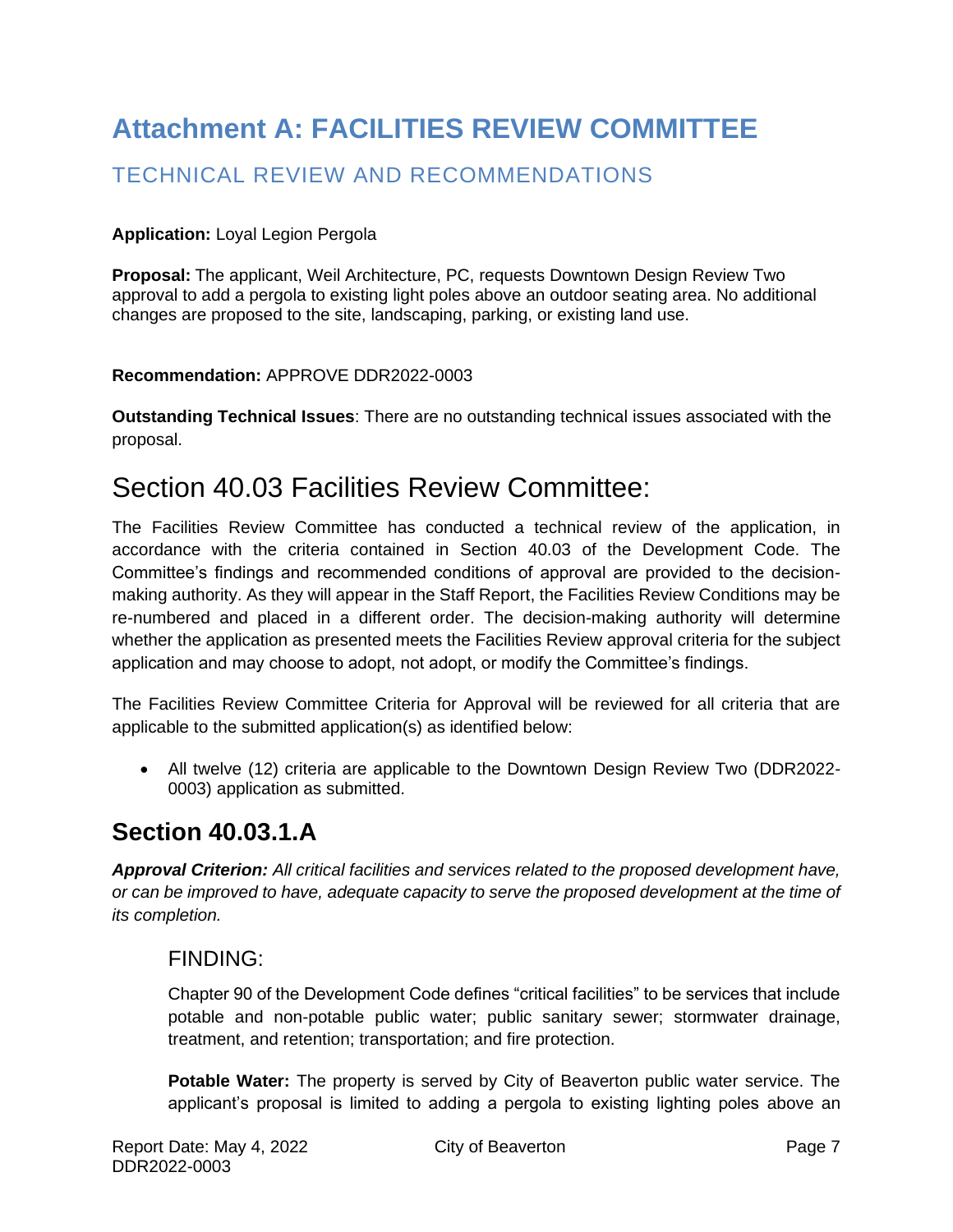outdoor seating area. No additional changes are proposed to the site, landscaping, parking, or existing land use. The proposal will not affect existing water service.

**Non-Potable Water:** There is no non-potable water network in the area of development. Therefore, the proposal is exempt from connecting to a non-potable water network.

**Sanitary Sewer:** The property is served by City of Beaverton sanitary sewer service. The applicant's proposal is limited to adding a pergola to existing lighting poles above an outdoor seating area. No additional changes are proposed to the site, landscaping, parking, or existing land use. The proposal will not affect existing sanitary sewer service.

**Stormwater Drainage, Treatment, and Retention:** The property is served by City of Beaverton storm sewer service. The applicant's proposal is limited to adding a pergola to existing lighting poles above an outdoor seating area which is already an impervious surface. No additional changes are proposed to the site, landscaping, parking, or existing land use. The proposal will not affect existing stormwater drainage, treatment, and retention.

**Transportation:** The applicant's proposal is limited to adding a pergola to existing lighting poles above an outdoor seating area. No changes are proposed that would affect the existing transportation system.

**Fire Protection:** Fire protection will be provided by Tualatin Valley Fire and Rescue (TVF&R). TVF&R has commented on the proposal and determined that a permit is not required for the limited scope of development.

**Conclusion: T**he Committee finds that the proposal meets the approval criterion.

## **Section 40.03.1.B**

*Approval Criterion: Essential facilities and services related to the proposed development are available, or can be made available, with adequate capacity to serve the development prior to its occupancy. In lieu of providing essential facilities and services, a specific plan may be approved if it adequately demonstrates that essential facilities, services, or both, will be provided to serve the proposed development within five (5) years of occupancy.*

#### FINDING:

Chapter 90 of the Development Code defines "essential facilities" to be services that include schools, transit improvements, police protection, and on-site pedestrian and bicycle facilities in the public right-of-way.

**Schools:** The proposed development is within the Beaverton School District (BSD) boundaries. No dwelling units are proposed with this development. No BSD review or comment has been provided.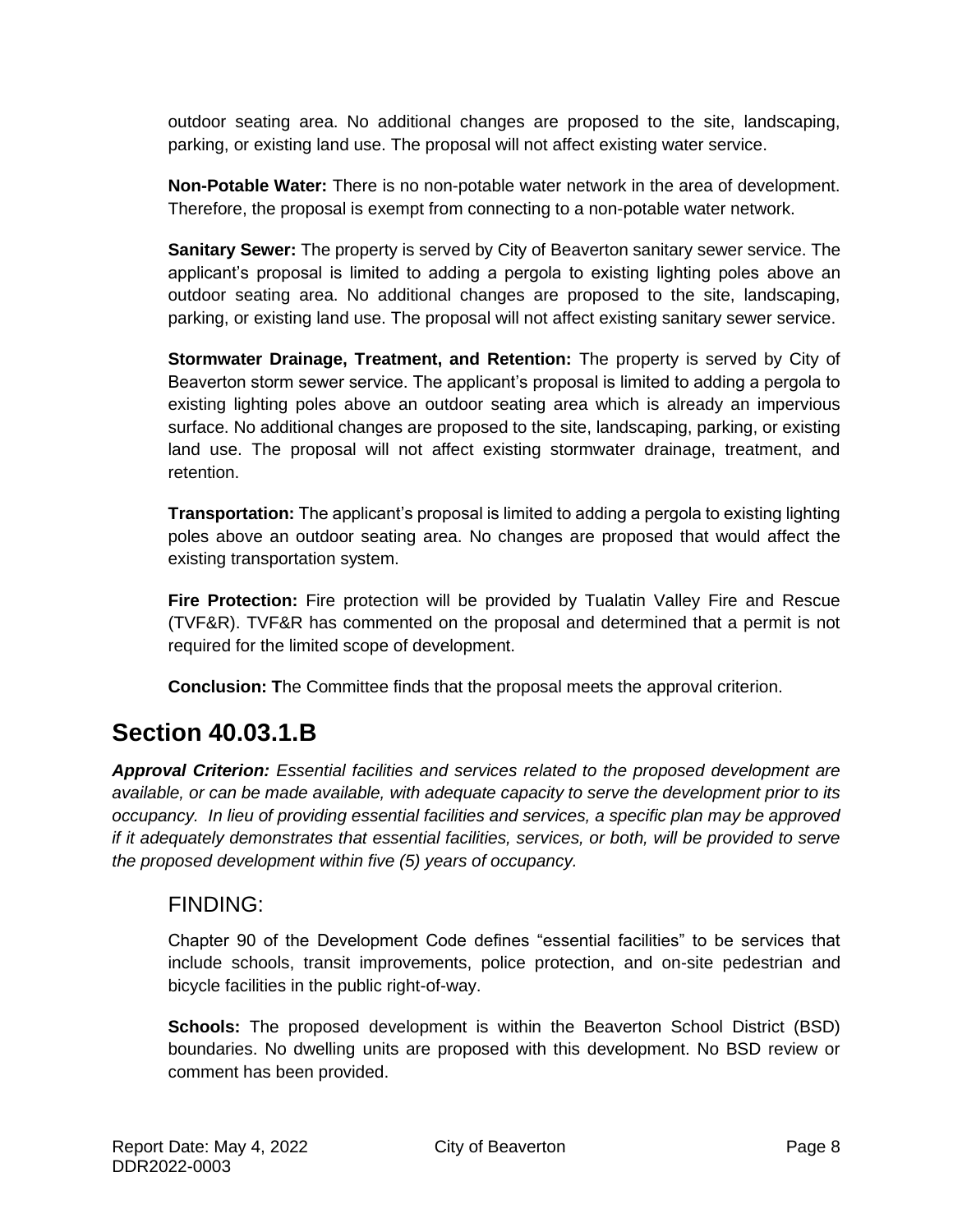**Transit Improvements:** Bus transit service is provided at the intersection of SW Farmington and SW Watson (Bus Line 52 – Farmington/185th) and the block of SW Watson between SW 1<sup>st</sup> and SW 2nd (Bus Line  $76$  – Hall/Greenberg).

**Police Protection:** The City of Beaverton Police Department will continue to serve the development site. As of the date of this report, Beaverton Police have not provided comments or recommendations to the Committee. Therefore, the Committee finds that adequate police protection service can be provided to the site to serve the proposed development.

**Pedestrian and Bicycle Facilities:** The applicant's proposal is limited to adding a pergola to existing lighting poles above an outdoor seating area. No additional changes are proposed to the site, landscaping, parking, or existing land use. No new pedestrian and bicycle facilities are required with the proposal. Therefore, the Committee finds that essential facilities and services related to the proposed development are available with adequate capacity to serve the development.

**Conclusion: T**he Committee finds that the proposal meets the approval criterion.

## **Section 40.03.1.C**

*Approval Criterion: The proposed development is consistent with all applicable provisions of Chapter 20 (Land Uses), or Sections 20.25 and 70.15 if located within the Downtown Design District, unless the applicable provisions are modified by means of one or more applications which shall be already approved or which shall be considered concurrently with the subject application; provided, however, if the approval of the proposed development is contingent upon one or more additional applications, and the same is not approved, then the proposed development must comply with all applicable provisions of Chapter 20 (Land Uses) or Sections 20.25 and 70.15 if located within the Downtown Design District.*

#### FINDING:

The site is zoned Regional Commercial (RC-OT) and is located within the Downtown Design District. The Committee refers to the Chapter 70 use and site development requirements table at the end of this report, which evaluates the project as it relates to applicable code requirements of Section 70.15 (*Downtown Design District Downtown Zoning and Streets*). As demonstrated in the table, the development proposal is consistent with all applicable provisions of Chapter 70.15.

**Conclusion:** The Committee finds that the proposal meets the approval criterion.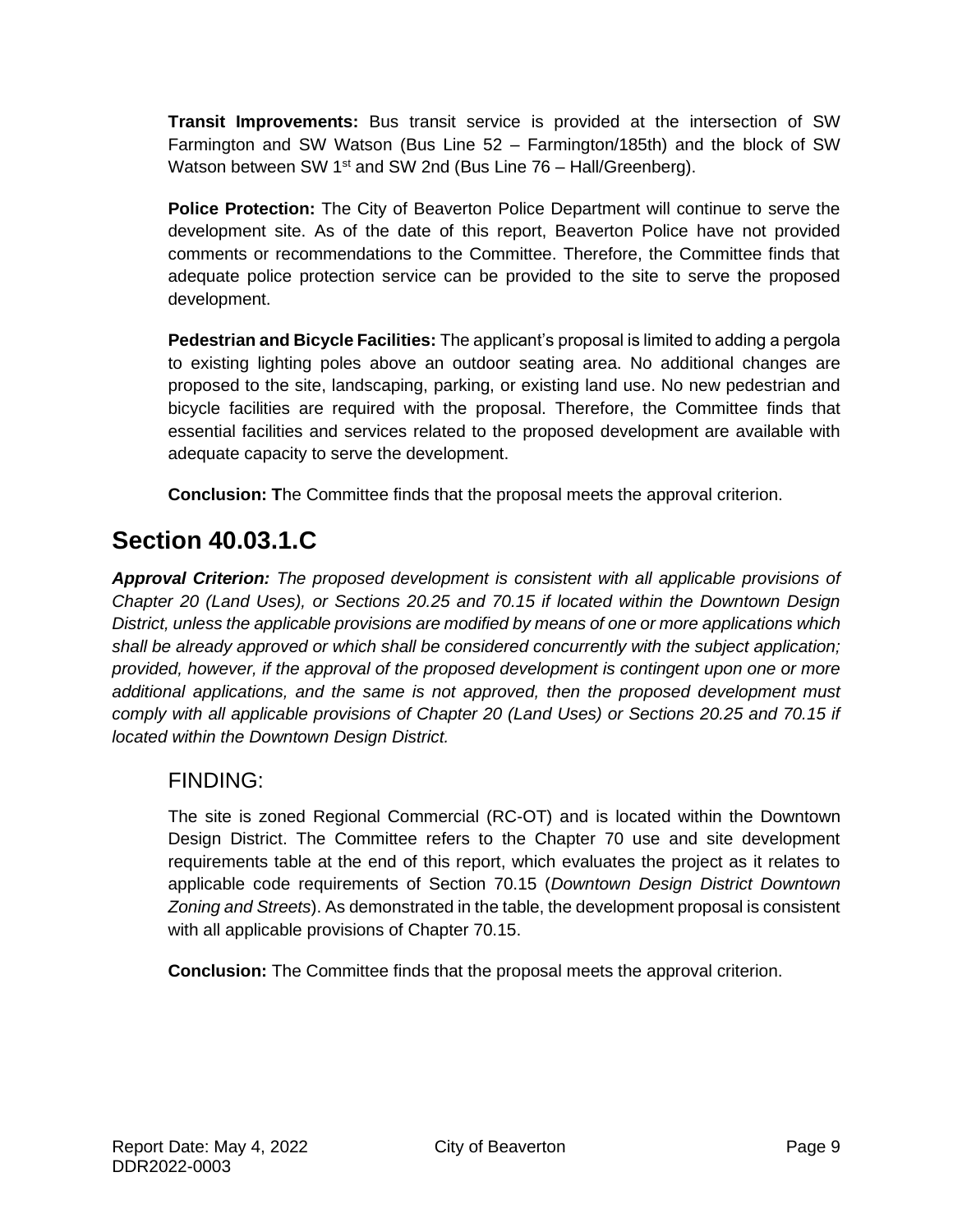## **Section 40.03.1.D**

*Approval Criterion: The proposed development is consistent with all applicable provisions of Chapter 60 (Special Requirements) and all improvements, dedications, or both, as required by the applicable provisions of Chapter 60 (Special Requirements), are provided or can be provided in rough proportion to the identified impact(s) of the proposed development.*

#### FINDING:

The Committee cites the Code Conformance Analysis chart at the end of this report, which evaluates the proposal as it relates the applicable Code requirements of Chapter 60 (Special Requirements). Staff will provide findings for the Downtown Design Review Two request within the applicable section of the staff report.

**Section 60.30 Off-Street Parking:** The proposal does not include off-street parking. The property is located in the Regional Center Parking District 1. There is no required parking for eating and drinking establishments in the Regional Center Parking District 1.

**Section 60.55 Transportation Facilities:** A Traffic Impact Analysis has not been provided with this application. Per BDC Section 60.55.20.2.A, a Traffic Impact Analysis is required when a proposed development will generate 300 vehicles or more per day in average weekday trips. The applicant's proposal is limited to adding a pergola to existing lighting poles above an outdoor seating area. It is not anticipated to generate any additional trips.

**Section 60.60 Trees and Vegetation Requirements:** No trees are proposed for removal with this proposal.

**Section 60.65 Utility Undergrounding:** The applicant's proposal is limited to adding a pergola to existing lighting poles above an outdoor seating area. The subject site is an existing eating and drinking establishment. No changes to existing utilities are proposed.

**Section 60.67 Significant Natural Resources:** No on-site significant natural resource areas are identified in the City of Beaverton's Comprehensive Plan.

**Conclusion:** The Committee finds that the proposal meets the approval criterion.

## **Section 40.03.1.E**

*Approval Criterion: Adequate means are provided or can be provided to ensure continued periodic maintenance and necessary normal replacement of the following private common facilities and areas, as applicable: drainage facilities, roads and other improved rights-of-way, structures, recreation facilities, landscaping, fill and excavation areas, screening and fencing, ground cover, garbage and recycling storage areas, and other facilities not subject to maintenance by the City or other public agency.*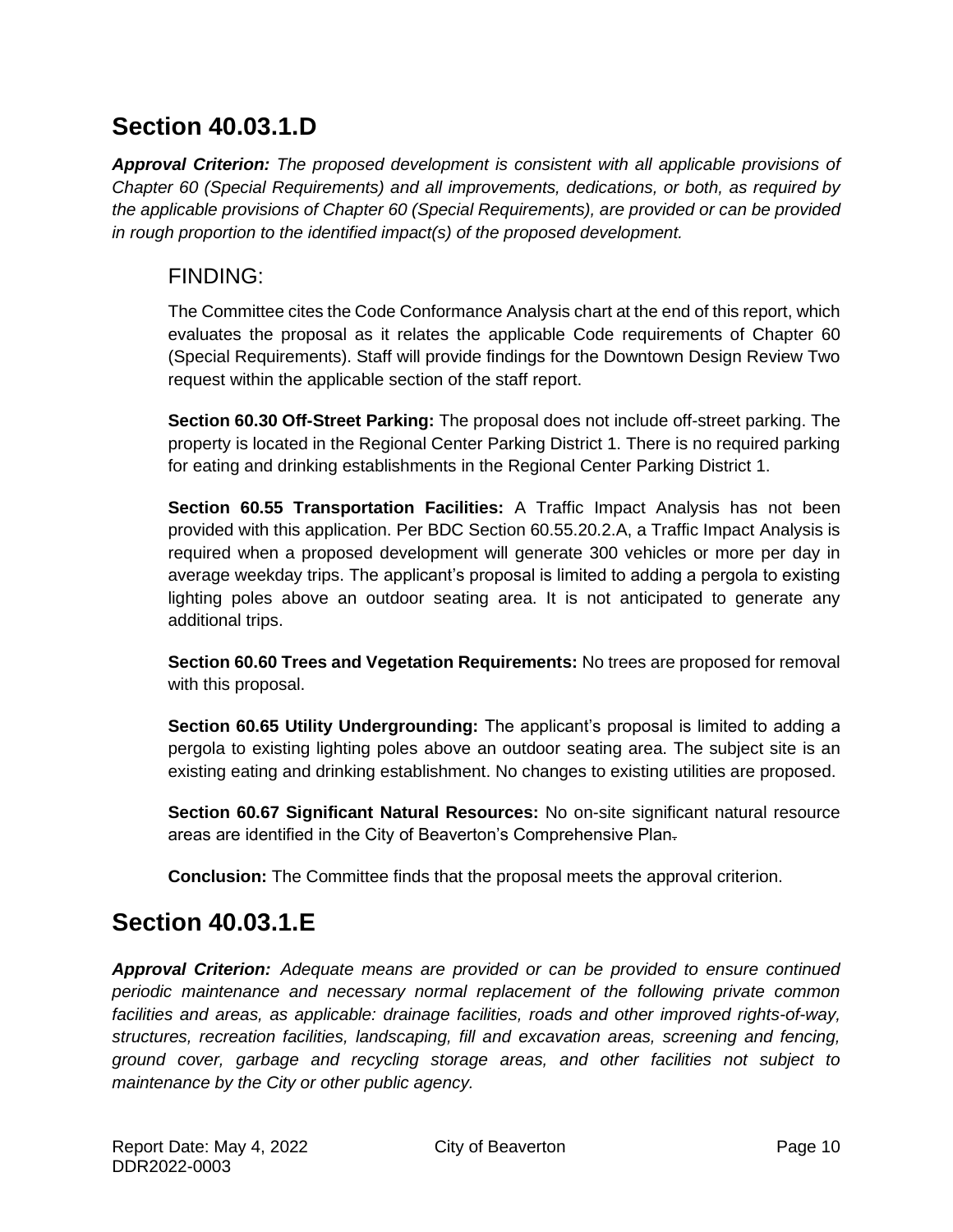#### FINDING:

The applicant states that the property owner, will retain ownership of the site and provide regular maintenance. The Committee finds that the proposal does not present any barriers, constraints, or design elements that would prevent or preclude required maintenance of the private infrastructure and facilities on site.

**Conclusion: T**he Committee finds that the proposal meets the approval criterion.

## **Section 40.03.1.F**

*Approval Criterion: There are safe and efficient vehicular and pedestrian circulation patterns within the boundaries of the development.*

#### FINDING:

The applicant's proposal is limited to adding a pergola to existing lighting poles above an outdoor seating area. No additional changes are proposed to the site, landscaping, parking, or existing land use. Project approval will not affect existing vehicular and pedestrian circulation patterns on-site.

**Conclusion:** The Committee finds that the proposal meets the approval criterion.

## **Section 40.03.1.G**

*Approval Criterion: The development's on-site vehicular and pedestrian circulation systems connect to the surrounding circulation systems in a safe, efficient, and direct manner.*

#### FINDING:

The applicant's proposal is limited to adding a pergola to existing lighting poles above an outdoor seating area. No additional changes are proposed to the site, landscaping, parking, or existing land use. Project approval will not affect existing vehicular and pedestrian circulation systems that connect to the surrounding circulation system.

**Conclusion:** The Committee finds that the proposal meets the approval criterion.

## **Section 40.03.1.H**

*Approval Criterion: Structures and public facilities serving the development site are designed in accordance with adopted City codes and standards and provide adequate fire protection, including, but not limited to, fire flow.*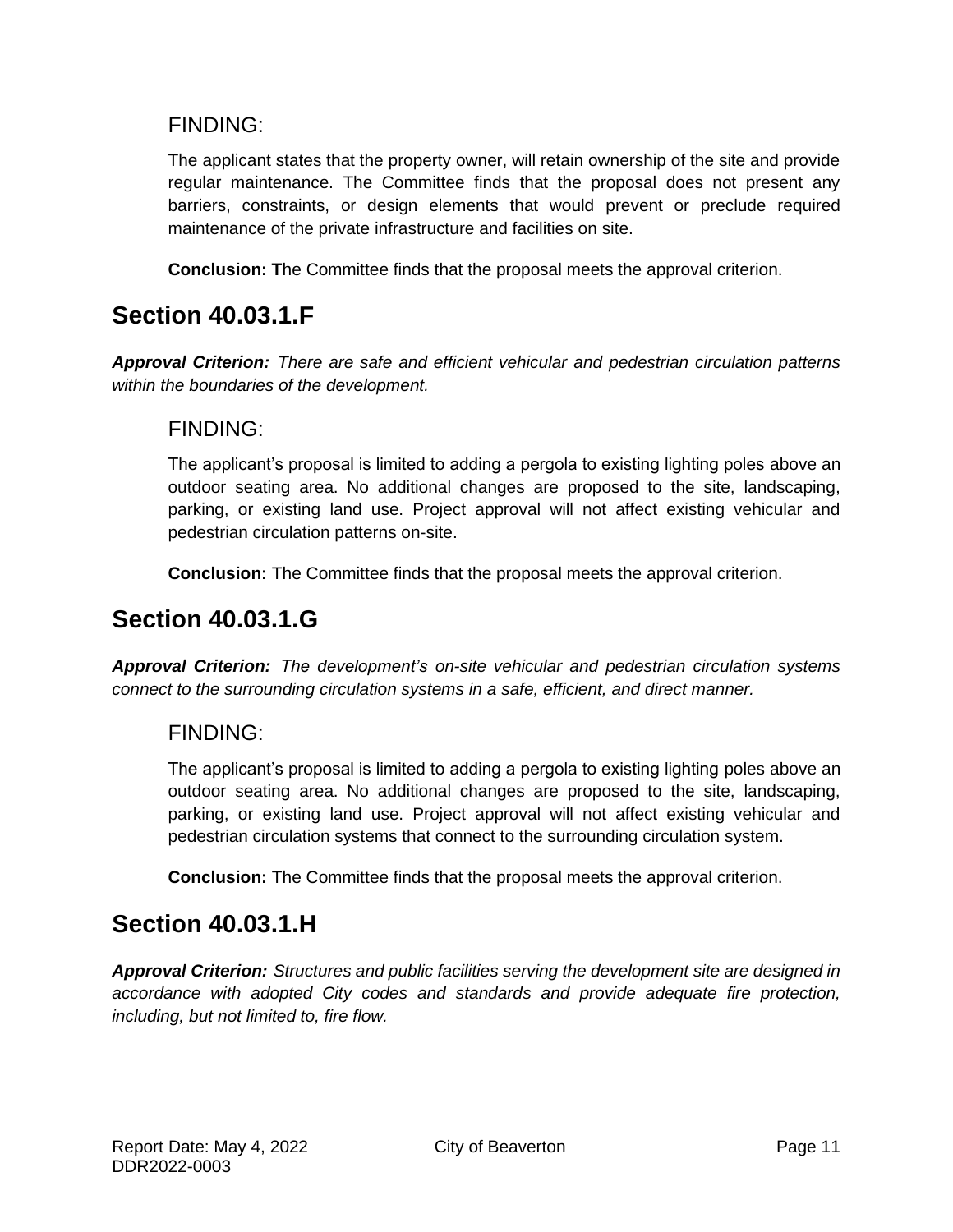#### FINDING:

The applicant's proposal is limited to adding a pergola to existing lighting poles above an outdoor seating area. No additional changes are proposed to the site, landscaping, parking, or existing land use. Project approval will not affect structures and public facilities serving the development site, including provisions for adequate fire protection. Fire protection will continue to be provided by Tualatin Valley Fire and Rescue (TVF&R).

**Conclusion:** The Committee finds that the proposal meets the approval criterion.

## **Section 40.03.1.I**

*Approval Criterion: Structures and public facilities serving the development site are designed in accordance with adopted City codes and standards and provide adequate protection from crime and accident, as well as protection from hazardous conditions due to inadequate, substandard, or ill-designed development.*

#### FINDING:

The applicant's proposal is limited to adding a pergola to existing lighting poles above an outdoor seating area. No additional changes are proposed to the site, landscaping, parking, or existing land use. Prior to issuance, building permits for the proposed pergola will be submitted for life and safety review.

The Committee finds that review of the construction documents at the Building Permit stage will ensure protection from hazardous conditions due to inadequate, substandard, or ill-designed development.

**Conclusion:** The Committee finds that the proposal meets the approval criterion.

## **Section 40.03.1.J**

*Approval Criterion: Grading and contouring of the development site is designed to accommodate the proposed use and to mitigate adverse effect(s) on neighboring properties, public right-of-way, surface drainage, water storage facilities, and the public storm drainage system.*

#### FINDING:

The applicant's proposal is limited to adding a pergola to existing lighting poles above an outdoor seating area. No additional changes are proposed to the site, landscaping, parking, or existing land use. No new grading or contouring of the development site is proposed.

**Conclusion:** The Committee finds that the proposal meets the approval criterion.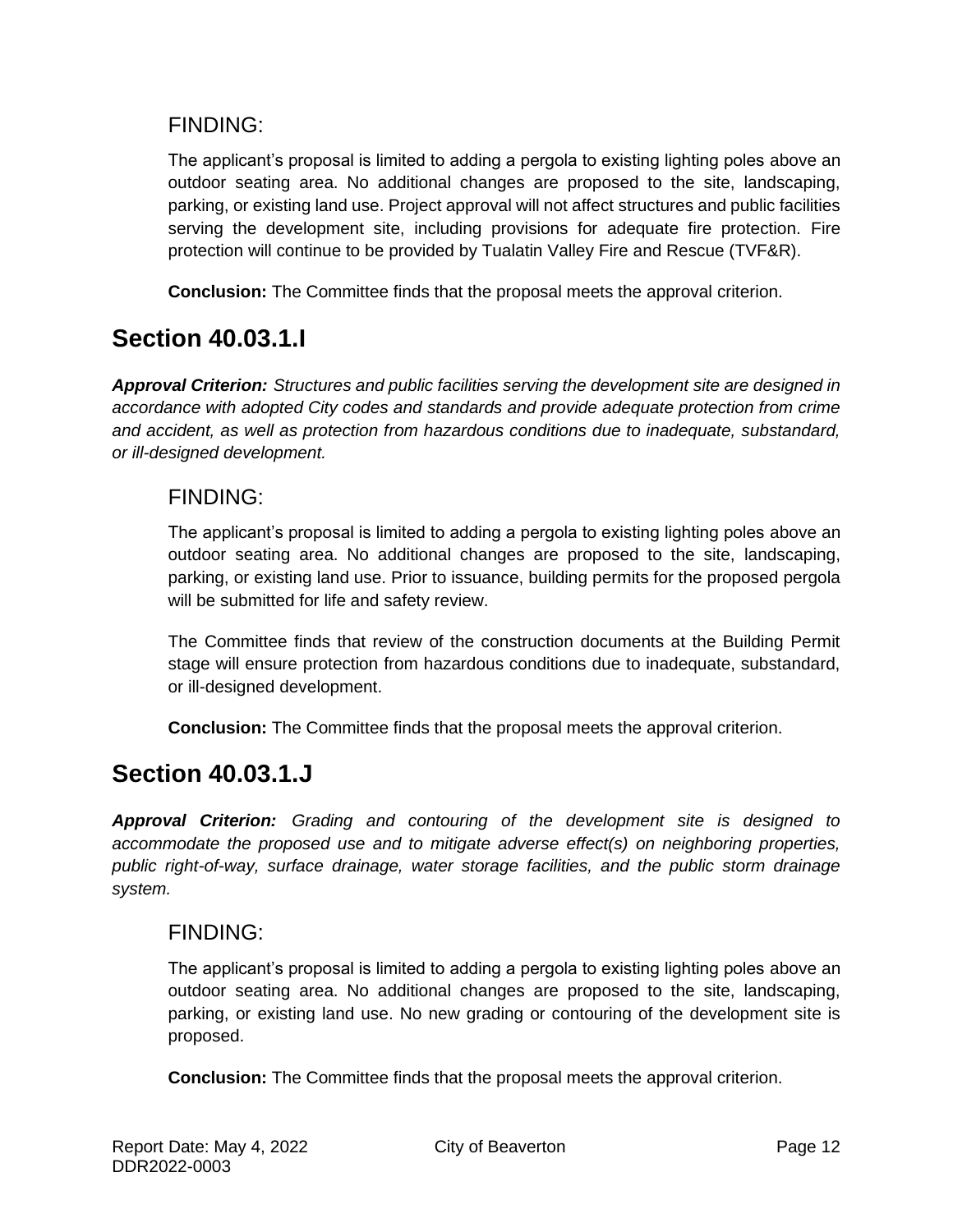## **Section 40.03.1.K**

*Approval Criterion: Access and facilities for physically handicapped people are incorporated into the development site and building design, with particular attention to providing continuous, uninterrupted access routes.*

#### FINDING:

The applicant's proposal is limited to adding a pergola to existing lighting poles above an outdoor seating area. No additional changes are proposed to the site, landscaping, parking, or existing land use. The site's existing design provides continuous, uninterrupted access and facilities for physically handicapped people.

**Conclusion:** The Committee finds that the proposal meets the approval criterion.

## **Section 40.03.1.L**

*Approval Criterion: The application includes all required submittal materials as specified in Section 50.25.1 of the Development Code.*

#### FINDING:

The applicant submitted the Downtown Design Review Two application on February 1, 2022. The application was deemed complete by staff on March 15, 2022.

**Conclusion:** The Committee finds that the proposal meets the approval criterion.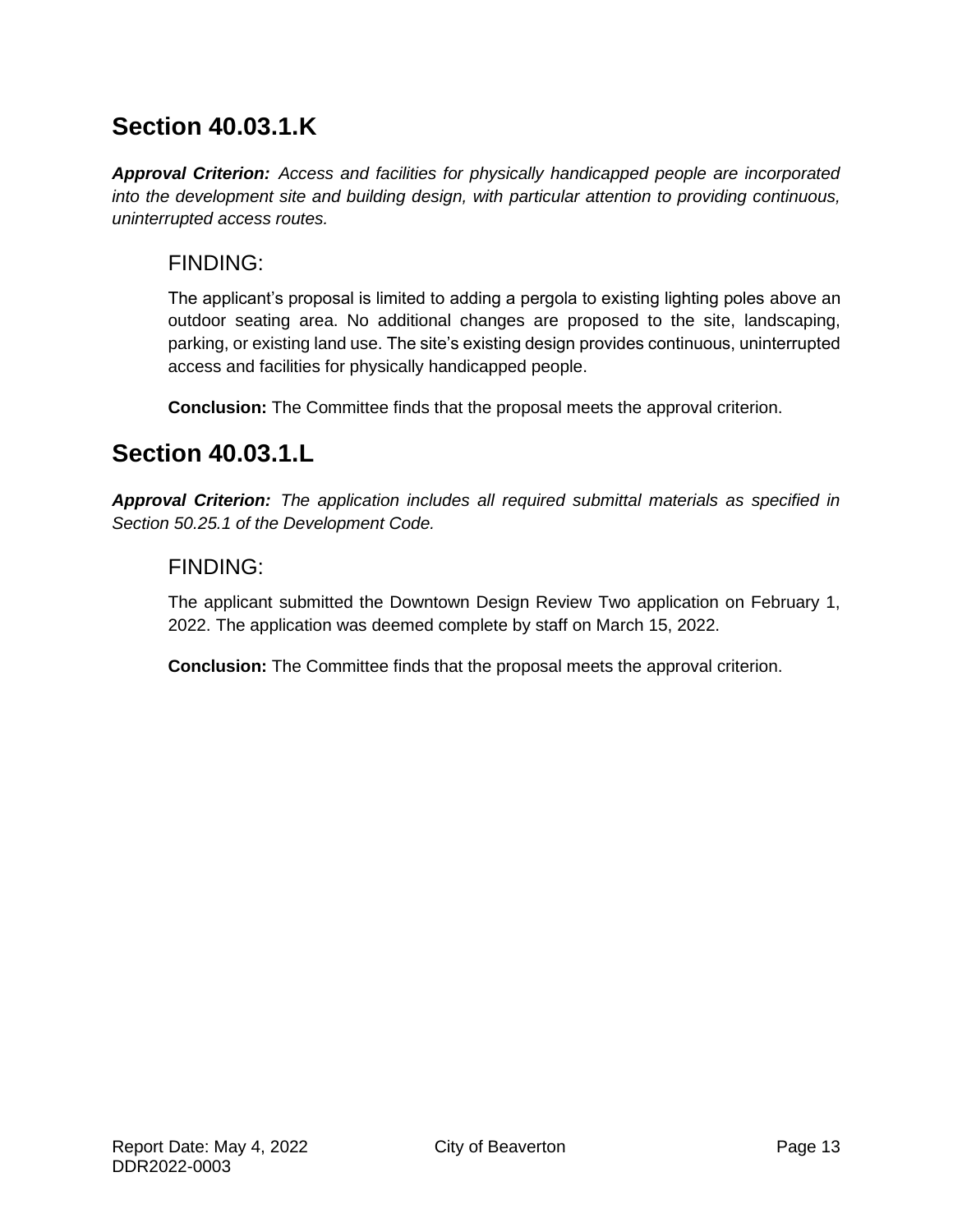## **Code Conformance Analysis**

#### **Chapter 70 Use and Site Development Requirements Regional Center – Old Town (RC-OT) Zoning District**

| <b>CODE STANDARD</b>                               | <b>CODE REQUIREMENT</b>                                               | <b>PROJECT PROPOSAL</b>                                                                                | <b>MEETS</b><br>CODE?             |
|----------------------------------------------------|-----------------------------------------------------------------------|--------------------------------------------------------------------------------------------------------|-----------------------------------|
|                                                    | <b>Development Code Section 70.15.20</b>                              |                                                                                                        |                                   |
| Eating and Drinking<br>Establishment               | Permitted                                                             | The addition of a pergola within the<br>courtyard of an existing eating and<br>drinking establishment. | <b>YES</b>                        |
|                                                    | <b>Development Code Section 70.15.10.2</b>                            |                                                                                                        |                                   |
| Height                                             | Minimum: None<br>Maximum: 65 ft.                                      | 12 ft. maximum height                                                                                  | <b>YES</b>                        |
| Intensity (Floor Area<br>Ratio)                    | Minimum: 0.5 or 0.7<br>Maximum: None                                  | The applicant does not propose to<br>modify the existing floor area.                                   | N/A                               |
| Density (Units/Acre)                               | Minimum: 18<br>Maximum: 24                                            | The applicant does not propose any<br>residential units on the site.                                   | N/A                               |
| <b>Setbacks</b>                                    | SW Farmington/SW Watson:<br>Min. 0, Max. 10                           | The applicant does not propose any<br>new buildings subject to setbacks.                               | N/A                               |
| <b>Development Code Section 70.20</b>              |                                                                       |                                                                                                        |                                   |
| Downtown Design<br><b>Standards and Guidelines</b> | Requirements for new<br>development and<br>redevelopment in Downtown. | The applicant proposes to add a<br>pergola to existing light poles above<br>an outdoor seating area    | <b>See DDR</b><br><b>Findings</b> |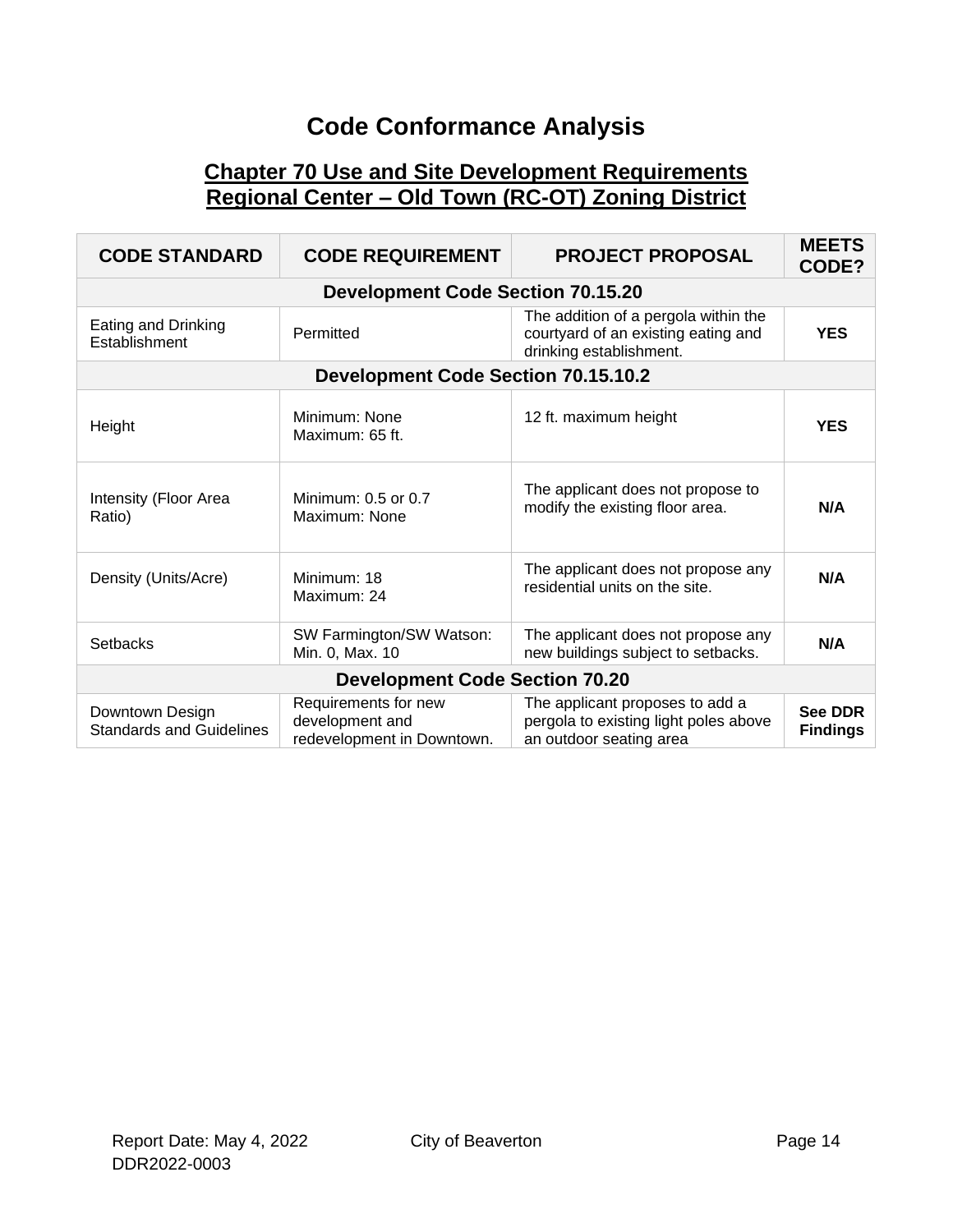## **Chapter 60 Special Requirements**

| <b>CODE STANDARD</b>                                        | <b>CODE REQUIREMENT</b>                                                                                                                    | <b>PROJECT PROPOSAL</b>                                                                     | <b>MEETS</b><br>CODE? |
|-------------------------------------------------------------|--------------------------------------------------------------------------------------------------------------------------------------------|---------------------------------------------------------------------------------------------|-----------------------|
|                                                             | <b>Development Code Section 60.05</b>                                                                                                      |                                                                                             |                       |
| Design Review<br>Principles, Standards,<br>and Guidelines   | Requirements for new<br>development and<br>redevelopment.                                                                                  | The proposal is in the Downtown Design<br>District; Chapter 70 design regulations<br>apply. | N/A                   |
|                                                             | <b>Development Code Section 60.07</b>                                                                                                      |                                                                                             |                       |
| Drive-Up Window<br><b>Facilities</b>                        | Requirements for drive-up,<br>drive-through, and drive-in<br>facilities.                                                                   | No drive-up window facilities are<br>proposed.                                              | N/A                   |
|                                                             | <b>Development Code Section 60.10</b>                                                                                                      |                                                                                             |                       |
| <b>Floodplain Regulations</b>                               | Requirements for properties<br>located in floodplain, floodway,<br>or floodway fringe.                                                     | The stie is not located within a floodplain.                                                | N/A                   |
|                                                             | <b>Development Code Section 60.11</b>                                                                                                      |                                                                                             |                       |
| <b>Food Cart Pod Regulations</b>                            | Requirements for food carts<br>and food cart pods.                                                                                         | A food cart pod is not proposed.                                                            | N/A                   |
|                                                             | <b>Development Code Section 60.12</b>                                                                                                      |                                                                                             |                       |
| Habitat Friendly and Low<br>Impact Development<br>Practices | Optional program offering<br>various credits available for use<br>of specific Habitat Friendly or<br>Low Impact Development<br>techniques. | No Habitat Friendly or Low Impact<br>Development credits are requested.                     | N/A                   |
|                                                             | <b>Development Code Section 60.15</b>                                                                                                      |                                                                                             |                       |
| <b>Land Division Standards</b>                              | On-site contouring within 25<br>feet of a property line within or<br>abutting any residentially zoned<br>property.                         | No grading or land division is proposed.                                                    | N/A                   |
|                                                             | <b>Development Code Section 60.20</b>                                                                                                      |                                                                                             |                       |
| Mobile and Manufactured<br>Home Regulations                 | Requirements for the<br>placement of mobile and<br>manufactured homes.                                                                     | No mobile or manufactured homes are<br>proposed.                                            | N/A                   |
|                                                             | <b>Development Code Section 60.25</b>                                                                                                      |                                                                                             |                       |
| <b>Off-Street Loading</b><br>Requirements                   | Minimum: None                                                                                                                              | No loading space is proposed.                                                               | N/A                   |
|                                                             | <b>Development Code Section 60.30</b>                                                                                                      |                                                                                             |                       |
| <b>Off-Street Motor</b>                                     | Minimum: 0                                                                                                                                 | No off-street parking is proposed.                                                          | <b>YES</b>            |
| <b>Vehicle Parking</b>                                      | Maximum: N/A                                                                                                                               |                                                                                             |                       |
| Report Date: May 4, 2022                                    | City of Beaverton                                                                                                                          |                                                                                             | Page 15               |

DDR2022-0003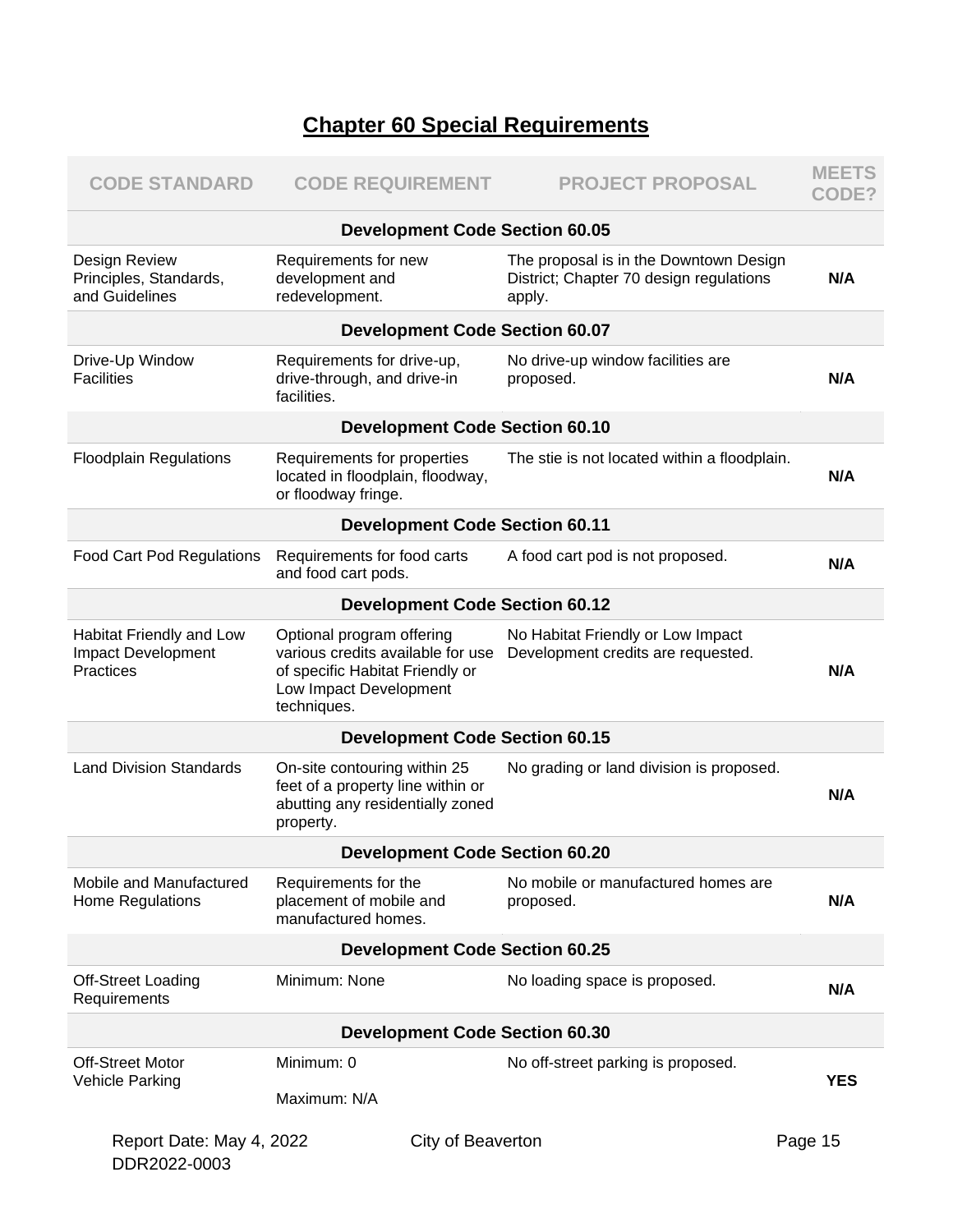| <b>CODE STANDARD</b>                                              | <b>CODE REQUIREMENT</b>                                                                          | <b>PROJECT PROPOSAL</b>                                                                                                                                                                                                                                                                                                                         | <b>MEETS</b><br>CODE? |
|-------------------------------------------------------------------|--------------------------------------------------------------------------------------------------|-------------------------------------------------------------------------------------------------------------------------------------------------------------------------------------------------------------------------------------------------------------------------------------------------------------------------------------------------|-----------------------|
|                                                                   | <b>Development Code Section 60.30</b>                                                            |                                                                                                                                                                                                                                                                                                                                                 |                       |
| <b>Required Bicycle</b><br>Parking                                | Short-term: 1 space<br>Long-term: 1 space                                                        | The site remains subject to the approval<br>of DR2019-0169 which requires one<br>staple bike rack in the right of way<br>directly outside of the primary entrance to<br>serve as short-term parking. Long-term<br>parking is located inside the building.<br>Additional bicycle parking is not triggered<br>with the proposed pergola addition. | <b>YES</b>            |
|                                                                   | <b>Development Code Section 60.33</b>                                                            |                                                                                                                                                                                                                                                                                                                                                 |                       |
| Park and Recreation<br><b>Facilities and Service</b><br>Provision | Requirements for annexing<br>property to THPRD.                                                  | The site is already within THPRD's<br>boundaries.                                                                                                                                                                                                                                                                                               | N/A                   |
|                                                                   | <b>Development Code Section 60.35</b>                                                            |                                                                                                                                                                                                                                                                                                                                                 |                       |
| Planned Unit Development                                          | Development and design<br>principles for Planned Unit<br>Developments.                           | No Planned Unit Development is<br>proposed.                                                                                                                                                                                                                                                                                                     | N/A                   |
|                                                                   | <b>Development Code Section 60.40</b>                                                            |                                                                                                                                                                                                                                                                                                                                                 |                       |
| <b>Sign Regulations</b>                                           | Requirements for signs.                                                                          | No signs are proposed.                                                                                                                                                                                                                                                                                                                          | N/A                   |
|                                                                   | <b>Development Code Section 60.45</b>                                                            |                                                                                                                                                                                                                                                                                                                                                 |                       |
| <b>Solar Access Protection</b>                                    | Solar access requirements for<br>subdivisions and single-family<br>homes.                        | No subdivisions or single-family homes<br>are proposed.                                                                                                                                                                                                                                                                                         | N/A                   |
|                                                                   | <b>Development Code Section 60.50</b>                                                            |                                                                                                                                                                                                                                                                                                                                                 |                       |
| Accessory Uses and<br><b>Structures</b>                           | Requirements for accessory<br>uses and structure.                                                | No accessory structures are proposed.                                                                                                                                                                                                                                                                                                           | N/A                   |
|                                                                   | <b>Development Code Section 60.55</b>                                                            |                                                                                                                                                                                                                                                                                                                                                 |                       |
| <b>Transportation Facilities</b>                                  | Requirements pertaining to the<br>construction or reconstruction<br>of transportation facilities | A Traffic Impact Analysis is not required.                                                                                                                                                                                                                                                                                                      | <b>YES</b>            |
|                                                                   | <b>Development Code Section 60.60</b>                                                            |                                                                                                                                                                                                                                                                                                                                                 |                       |
| <b>Trees and Vegetation</b>                                       | Regulations pertaining to tree<br>removal and preservation.                                      | No trees/vegetation are proposed for<br>removal.                                                                                                                                                                                                                                                                                                | N/A                   |
|                                                                   | <b>Development Code Section 60.65</b>                                                            |                                                                                                                                                                                                                                                                                                                                                 |                       |
| <b>Utility Undergrounding</b>                                     | Requirements for placing<br>overhead utilities<br>underground.                                   | Refer to the Facilities Review Committee<br>findings herein.                                                                                                                                                                                                                                                                                    | <b>YES</b>            |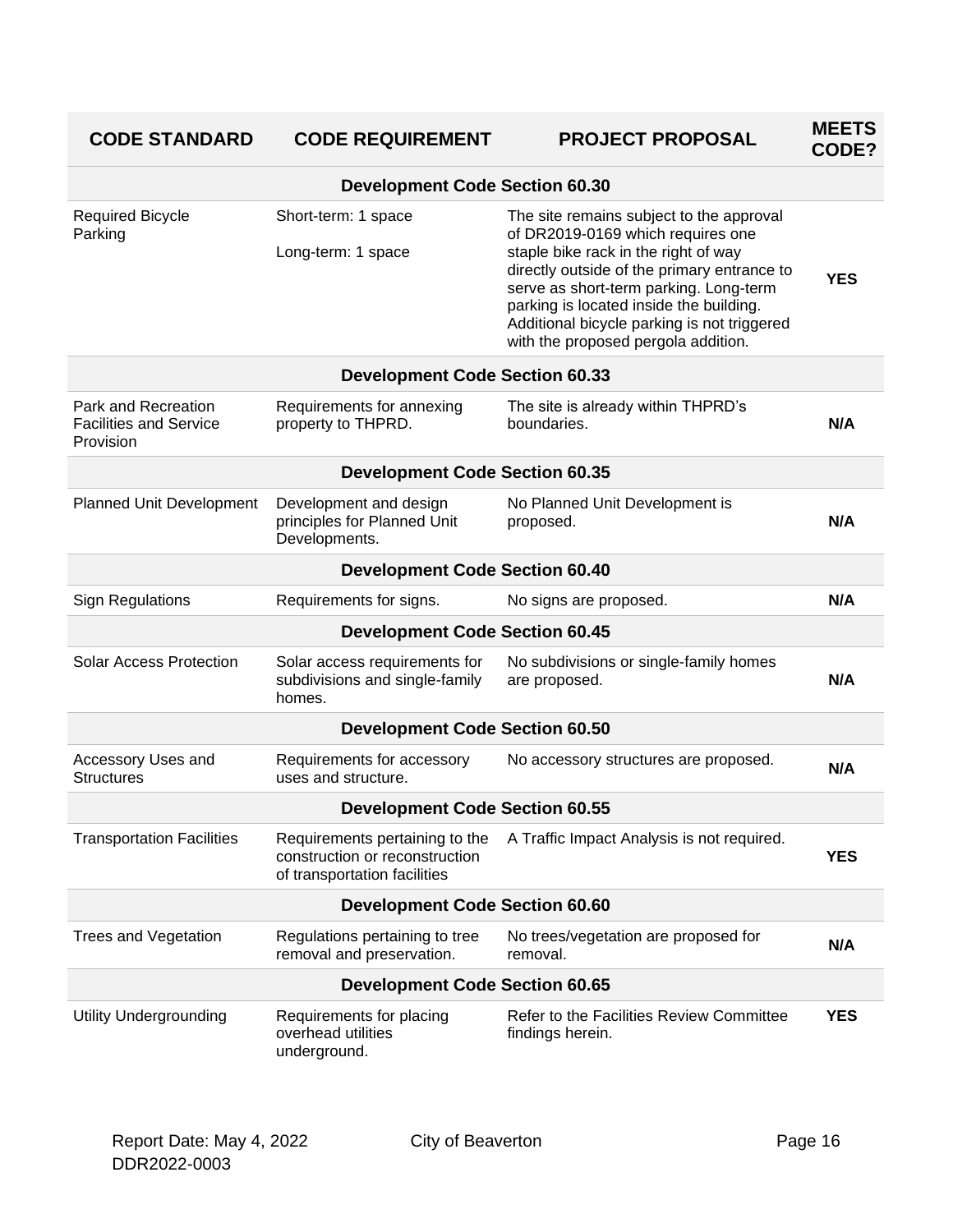|                                         | <b>Development Code Section 60.67</b>                                          |                                      |     |
|-----------------------------------------|--------------------------------------------------------------------------------|--------------------------------------|-----|
| <b>Significant Natural</b><br>Resources | Regulations pertaining to<br>wetlands and riparian corridors. located on site. | No Significant Natural Resources are | N/A |
|                                         |                                                                                |                                      |     |
|                                         | <b>Development Code Section 60.70</b>                                          |                                      |     |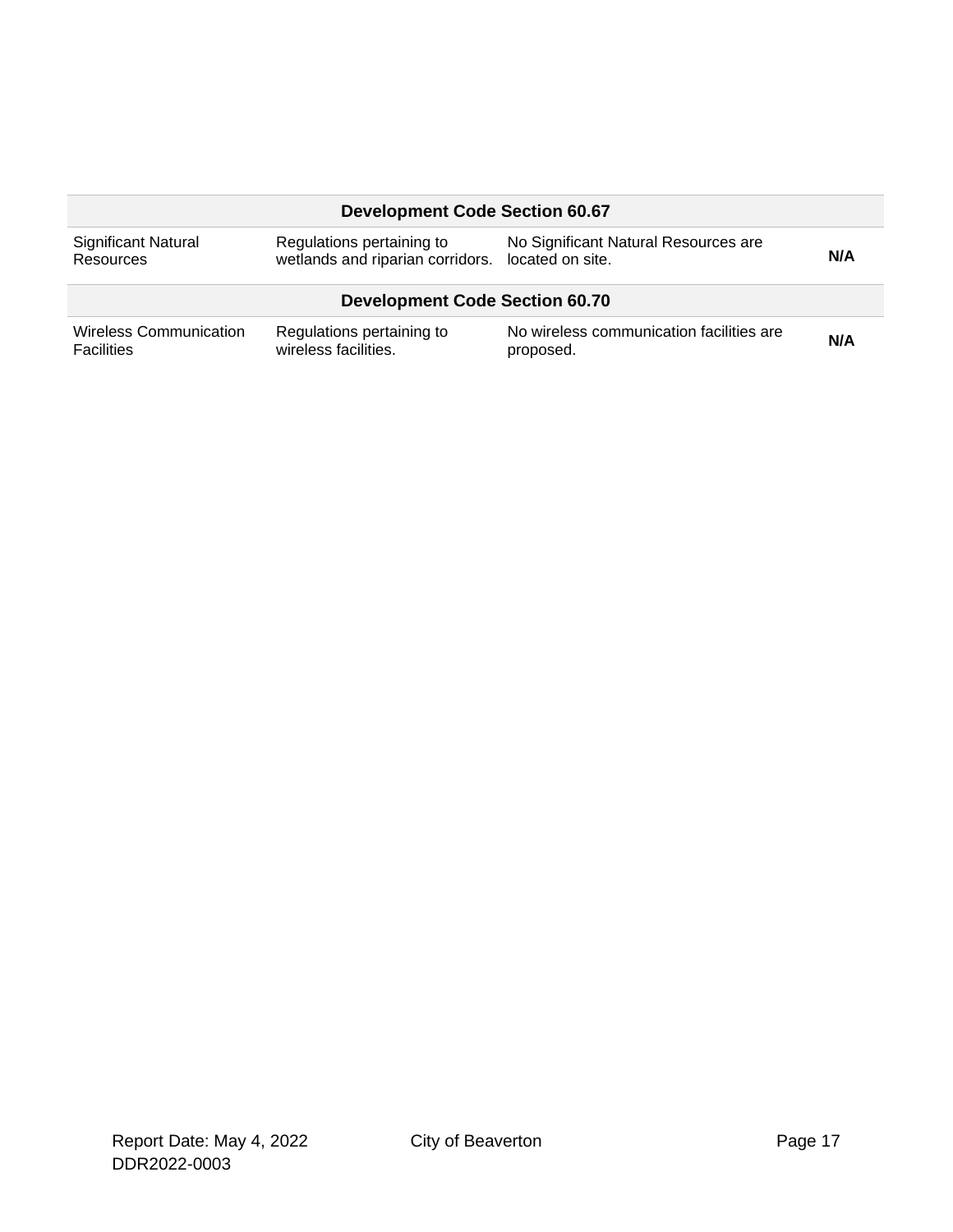# **Attachment B: DOWNTOWN DESIGN REVIEW TWO DDR2022-0003**

## ANALYSIS AND FINDINGS FOR DOWNTOWN DESIGN REVIEW TWO APPROVAL

**Recommendation:** Based on the facts and findings presented below, the Director **APPROVES DDR2022-0003**, subject to the applicable conditions identified in Attachment C.

# Section 40.03.1 Facilities Review Approval Criteria:

The applicant for development must establish that the application complies with all relevant standards in conformance with Section 50.25.1., and all the following criteria have been met:

## **Facilities Review Approval Criteria Section 40.03.1.A-L**

#### FINDING:

Staff has reviewed the applicable Facilities Review criteria in Attachment A to this report. Staff cites the findings presented in Attachment A in response to the Facilities Review approval criteria. As identified in Attachment A, above, the proposal meets Criteria A-L, and therefore meets the criterion for approval.

**Conclusion:** Staff finds that the proposal meets the approval criteria.

## Section 40.23.05 Purpose:

The purpose of Downtown Design Review is to promote Beaverton's commitment to the community's appearance, quality pedestrian environment, and aesthetic quality. It is intended that monotonous, drab, unsightly, dreary and inharmonious development will be discouraged. Design Review is also intended to conserve the City's natural amenities and visual character by ensuring that proposals are properly related to their sites and to their surroundings by encouraging compatible and complementary development.

To achieve this purpose, the Downtown Design Review process is divided into two major components: Design Standards and Design Guidelines. Both standards and guidelines implement Design Principles, which are more general statements that guide development of the built environment. Most Design Standards have a corresponding Design Guideline.

The Design Standards are intended to provide a clear and objective approach to designing a project. Depending on the design thresholds, designing a project to the standards would result in an administrative review process.

An applicant for Downtown Design Review approval can address design review requirements through a combination of satisfying applicable Design Standards, and in instances where it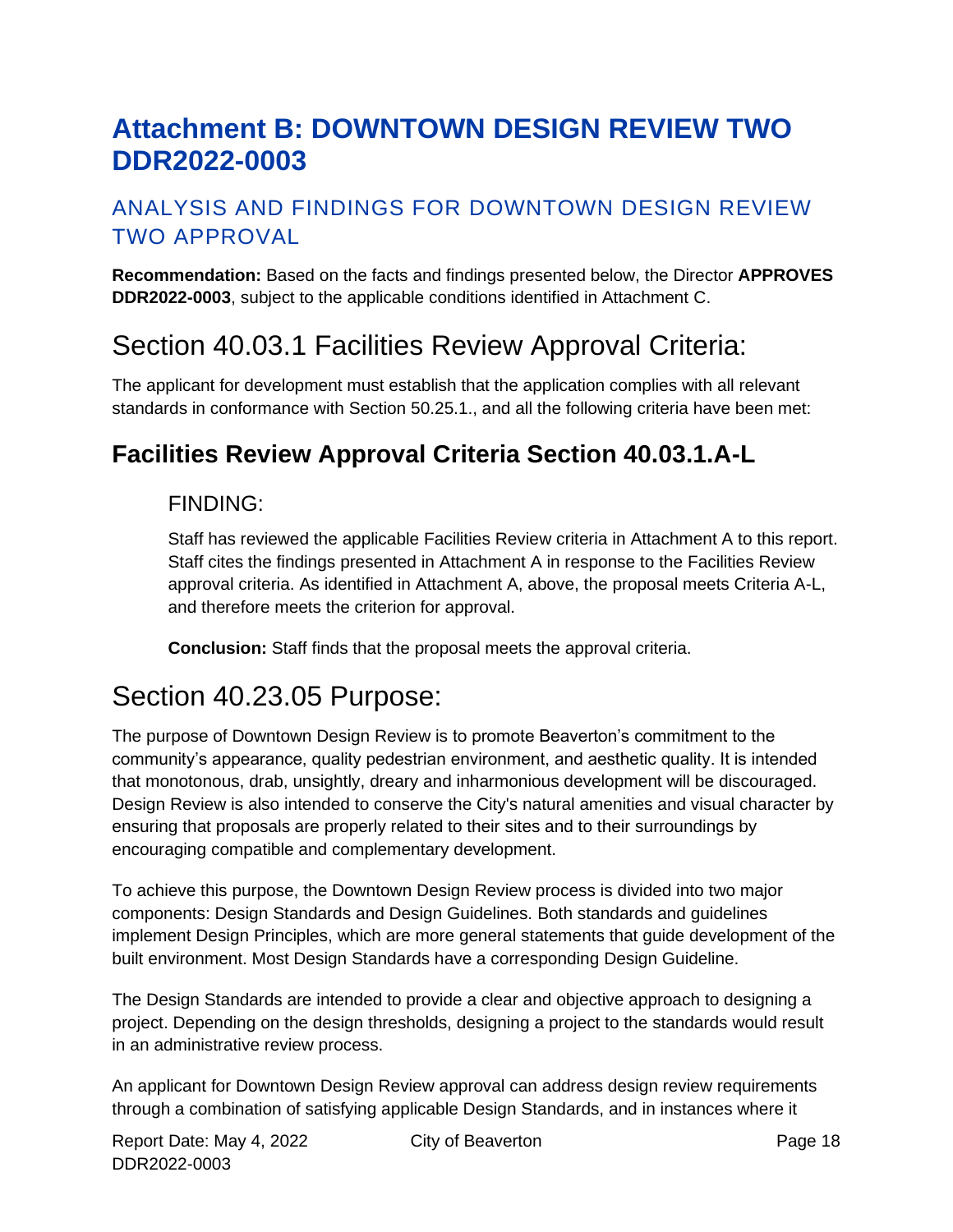elects not to utilize Design Standards, satisfy the corresponding applicable Design Guidelines. In cases reviewed through a public hearing, the hearing and decision will focus on whether or not the project satisfies the requirements of the applicable Design Guidelines only.

The purpose of Downtown Design Review as summarized in this Section is carried out by the approval criteria listed herein.

# Standards for Approval:

Section 40.23.15.2.C of the Development Code provides standards that govern the decisions of the Director as they evaluate and render decisions on Downtown Design Review Two Applications. The Director will determine whether the application as presented, meets the Downtown Design Review Two approval criteria. The Director may choose to adopt, not adopt or modify the Committee's findings. In this portion of the report, staff evaluates the application in accordance with the criteria for Type Two Downtown Design Review.

To approve a Downtown Design Review Two application, the decision-making authority shall make findings of fact based on evidence provided by the applicant demonstrating that all the following criteria are satisfied:

## **Section 40.23.15.2.A**

The proposal satisfies the threshold requirements for a Downtown Design Review Two application.

#### FINDING:

The applicant proposes to add a pergola to existing light poles above an outdoor seating area. The total square footage of the pergola is 1,777 square feet. Staff finds that the proposal meets the threshold in BDC Section 40.23.15.2.A.8 for new construction of non-habitable buildings larger than 1,000 square feet in gross building area.

**Conclusion:** Staff finds the proposal meets the approval criterion.

# **Section 40.20.15.2.C.2**

All City application fees related to the application under consideration by the decision-making authority have been submitted.

## FINDING:

The City of Beaverton received the appropriate fees for a Downtown Design Review Two application.

**Conclusion:** Staff finds the proposal meets the approval criterion.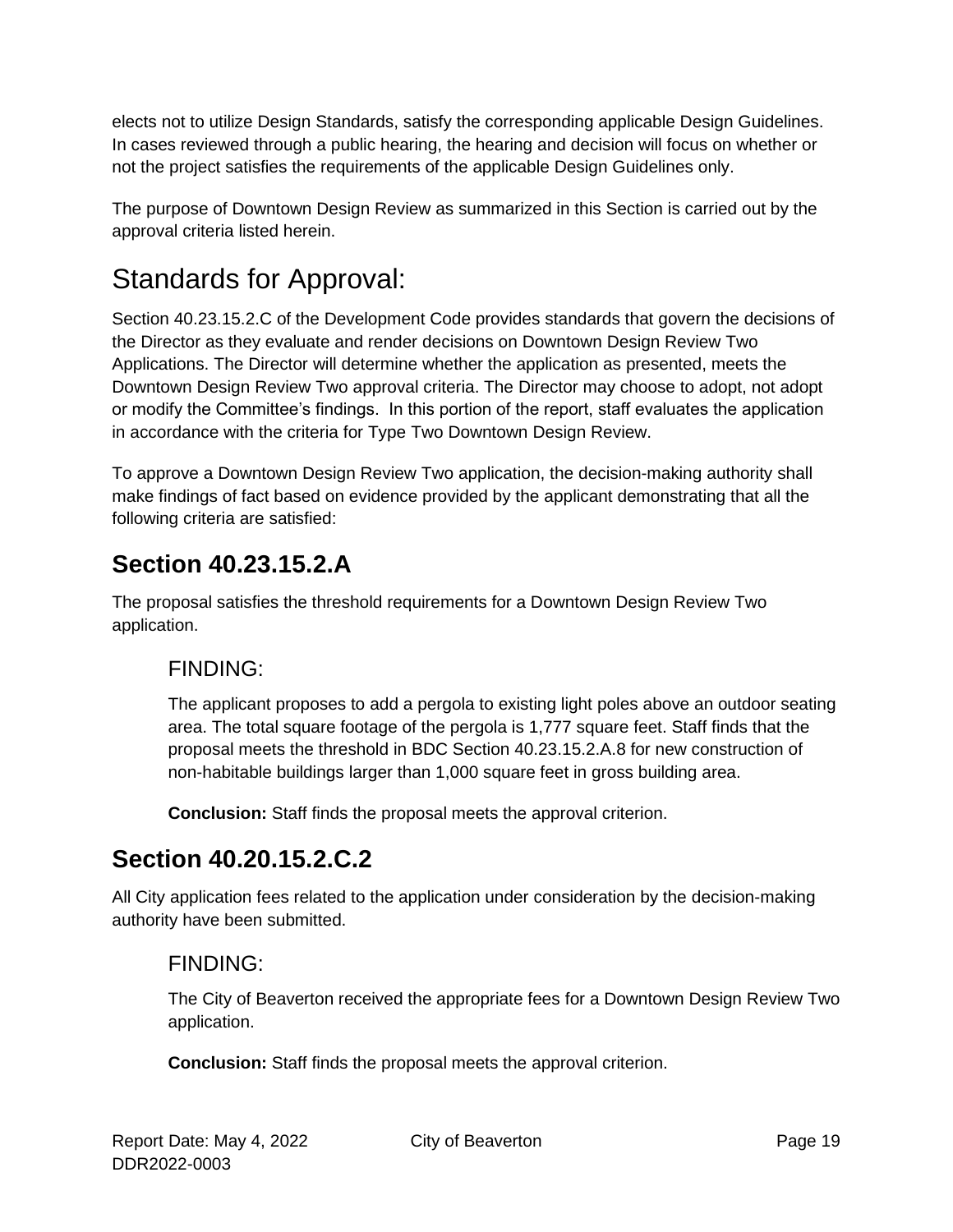## **Section 40.23.15.2.C.3**

The proposal contains all applicable application submittal requirements as specified in Section 50.25.1 of the Development Code.

#### FINDING:

The applicant's proposal contains all of the applicable submittal requirements.

**Conclusion:** Staff finds the proposal meets the approval criterion.

## **Section 40.23.15.2.C.4**

The proposal is consistent with all applicable Design Standards in Section 70.20, or no more than three applicable Design Guidelines and the remaining applicable Design Standards.

#### FINDING:

The proposal is consistent with all applicable Design Standards in BDC Section 70.20 per the findings in Table 4 below.

**Conclusion:** Staff finds the proposal meets the approval criterion.

Section 40.23.15.2.C.5

Applications and documents related to the request, which will require further City approval, shall be submitted to the City in the proper sequence.

#### FINDING:

As conditioned, prior to building permit issuance, the applicant shall submit plans to the city consistent with land use approval. No additional city approvals are required.

**Conclusion:** Staff finds the proposal meets the approval criterion.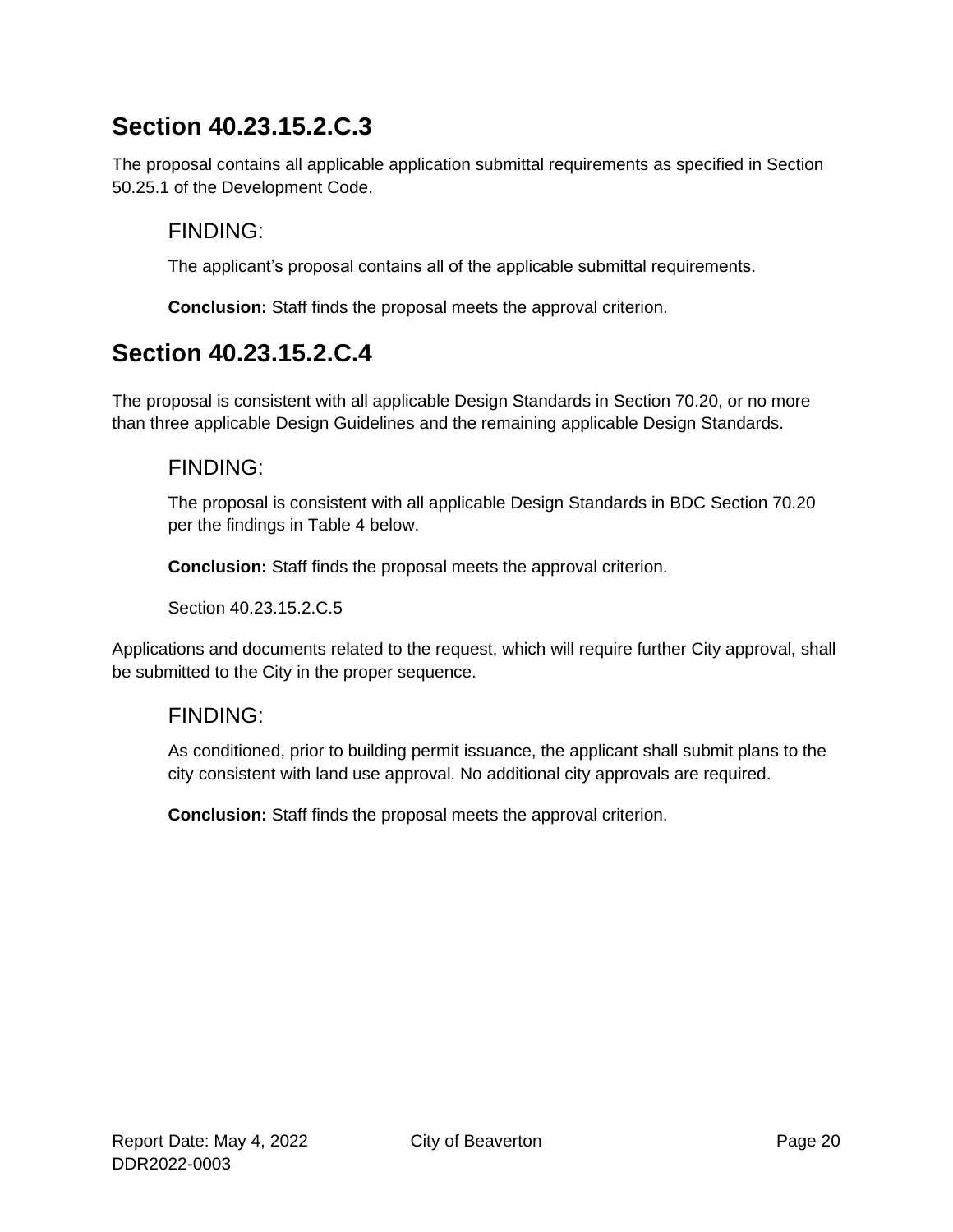| <b>DESIGN STANDARD</b>                               | <b>PROJECT</b><br><b>PROPOSAL</b>                                                                                                                                                                                             | <b>MEETS</b><br><b>STANDARD</b> |
|------------------------------------------------------|-------------------------------------------------------------------------------------------------------------------------------------------------------------------------------------------------------------------------------|---------------------------------|
|                                                      | <b>Block Design</b>                                                                                                                                                                                                           |                                 |
| 70.20.05.3.S1-9<br>New connections in<br>superblocks | The site is not located in identified areas<br>per BDC Figure 70.20.05.3.1.                                                                                                                                                   | N/A                             |
|                                                      | <b>Building Frontage and Placement</b>                                                                                                                                                                                        |                                 |
| 70.20.05.4.S1-4<br>Minimum Frontage<br>Occupation    | The existing building's frontage and<br>placement is not proposed to change.                                                                                                                                                  | N/A                             |
|                                                      | <b>Setback Design</b>                                                                                                                                                                                                         |                                 |
| 70.20.05.5.S1-3<br>Setback Design                    | The building's setbacks, elements located<br>within the setbacks, and existing fences are<br>not proposed to change.                                                                                                          | N/A                             |
|                                                      | <b>Pedestrian Circulation</b>                                                                                                                                                                                                 |                                 |
| 70.20.05.6.S1-7<br><b>Pedestrian Circulation</b>     | The proposal does not include changes to<br>the existing pedestrian circulation network.                                                                                                                                      | N/A                             |
|                                                      | <b>Parking, Loading and Service Areas</b>                                                                                                                                                                                     |                                 |
| 70.20.05.7.S1-7<br>Curb cut design                   | The proposal does not include changes to<br>any parking, loading, and service areas.<br>There are no parking, loading, or service<br>areas on-site.                                                                           | N/A                             |
|                                                      | Landscaping                                                                                                                                                                                                                   |                                 |
| 70.20.05.8.S1-10<br>Landscaping                      | The existing on-site landscaping is not<br>proposed to change.                                                                                                                                                                | N/A                             |
|                                                      | Lighting                                                                                                                                                                                                                      |                                 |
| 70.20.05.9.S1<br>On-site lighting                    | The existing on-site lighting is not proposed<br>to change.                                                                                                                                                                   | N/A                             |
|                                                      | <b>Massing and Articulation</b>                                                                                                                                                                                               |                                 |
| 70.20.10.3.S1-10<br>Massing and Articulation         | The proposal is to add a pergola to existing<br>light poles above an outdoor seating area.<br>The pergola's maximum height is 12 feet.<br>The massing and articulation of the existing<br>building is not proposed to change. | N/A                             |
|                                                      | <b>Façade Design</b>                                                                                                                                                                                                          |                                 |
| 70.20.10.4.S1-12<br>Applicability                    | The proposal is to add a pergola to existing<br>light poles above an outdoor seating area.<br>The facades of the existing building are not<br>proposed to change.                                                             | N/A                             |
|                                                      | <b>Gateways</b>                                                                                                                                                                                                               |                                 |
| 70.20.10.5.S1<br>Gateway enhancements                | The site is not located at a gateway<br>intersection identified in BDC Table<br>70.20.10.5.A or Figure 70.20.10.5.1.                                                                                                          | N/A                             |
| Report Date: May 4, 2022                             | City of Beaverton                                                                                                                                                                                                             | Page 21                         |

## **Table 4: Section 70.20 Site Design and Building Design Standards**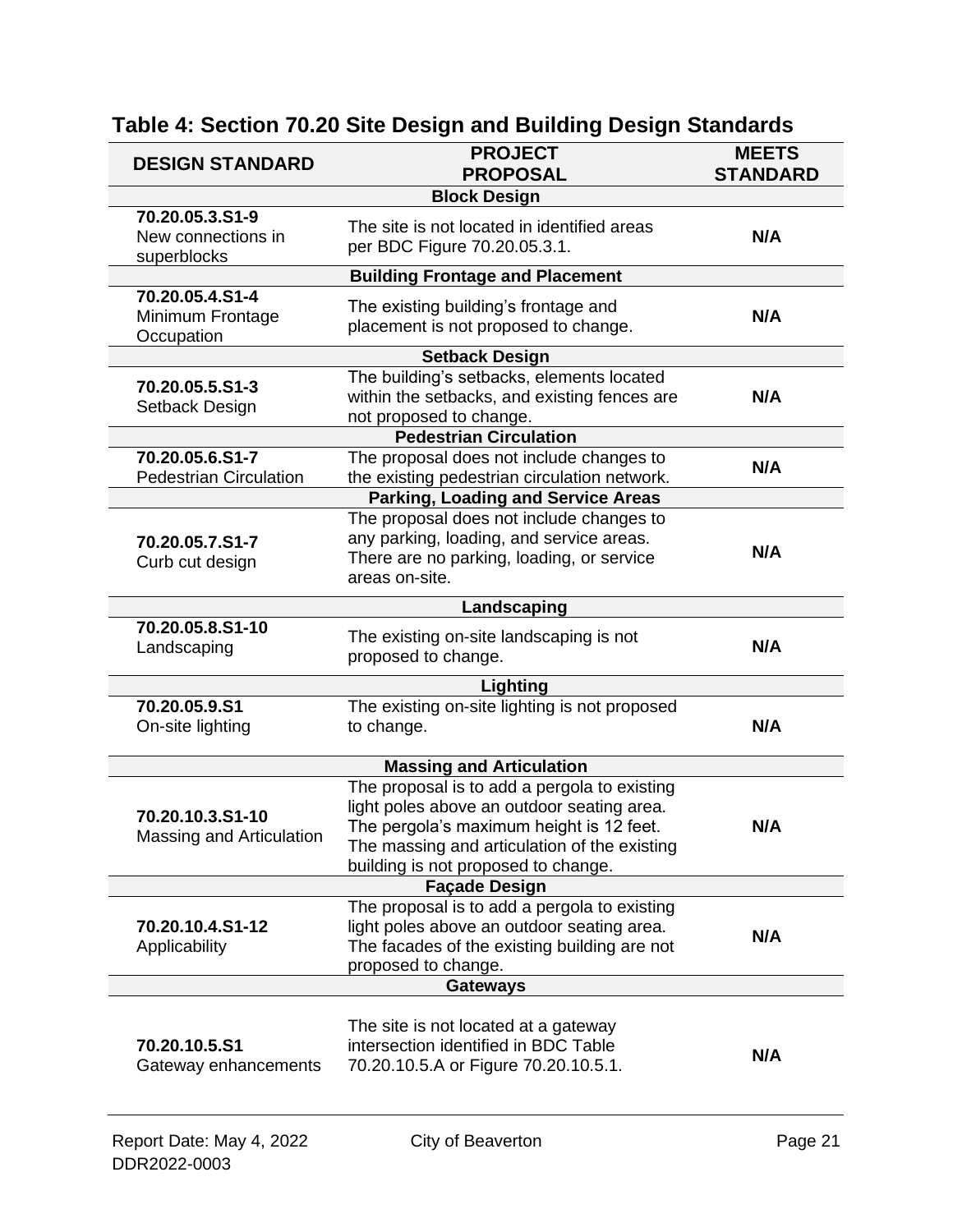| <b>DESIGN STANDARD</b>                                           | <b>PROJECT</b><br><b>PROPOSAL</b>                                                                                                                                                                                                                                                  | <b>MEETS</b><br><b>STANDARD</b> |
|------------------------------------------------------------------|------------------------------------------------------------------------------------------------------------------------------------------------------------------------------------------------------------------------------------------------------------------------------------|---------------------------------|
|                                                                  | <b>Active Ground Floor Design</b>                                                                                                                                                                                                                                                  |                                 |
| 70.20.10.6.S1<br>Non-Residential                                 | The proposal is to add a pergola to existing<br>light poles above an outdoor seating area.<br>No changes to the existing ground floor<br>design of the non-residential building are<br>proposed.                                                                                   | N/A                             |
|                                                                  | <b>Usable Open Space</b>                                                                                                                                                                                                                                                           |                                 |
| 70.20.10.7.S1<br>Non-residential buildings<br>- 5% requirement   | The site is 10,018 sf. The site contains<br>3,473 sf. of Usable Open Space, which is<br>35% of the site area.                                                                                                                                                                      | <b>YES</b>                      |
| 70.20.05.7.S2<br>Residential buildings -<br>48 sq ft / unit      | Site is non-residential.                                                                                                                                                                                                                                                           | N/A                             |
| 70.20.05.7.S3<br>Mixed use buildings - 48<br>sq ft / unit or 10% | Site is non-residential.                                                                                                                                                                                                                                                           | N/A                             |
| 70.20.05.7.S4<br>Publicly accessible open<br>space               | No publicly accessible open space is<br>proposed.                                                                                                                                                                                                                                  | N/A                             |
| 70.20.05.7.S5<br>Shared open space.                              | The outdoor seating area is 40 feet by 85<br>feet. 585 sf. of the proposed pergola is<br>covered, resulting in 83% of the Shared<br>Open Space open to the sky. 17 benches<br>or ledges are required and 30 are provided.<br>34% of the Shared Open Space includes<br>landscaping. | <b>YES</b>                      |
| 70.20.05.7.S6<br>Common community<br>rooms                       | No common community rooms are<br>proposed.                                                                                                                                                                                                                                         | N/A                             |
| 70.20.05.7.S7<br>Private open space.                             | No private open space is proposed.                                                                                                                                                                                                                                                 | N/A                             |
|                                                                  | <b>Roof Elements</b>                                                                                                                                                                                                                                                               |                                 |
| 70.20.10.8.S1<br>Rooftop equipment and<br>screening              | No new buildings are greater than 20,000<br>square feet. The proposed roof element of<br>the pergola is 585 sf.                                                                                                                                                                    | N/A                             |
| 70.20.10.8.S2<br>Rooftop equipment<br>screening                  | No rooftop mechanical units are proposed.                                                                                                                                                                                                                                          | N/A                             |
|                                                                  | <b>Structured Parking</b>                                                                                                                                                                                                                                                          |                                 |
| 70.20.10.9<br><b>Structured Parking</b><br>Design                | No structured parking is proposed.                                                                                                                                                                                                                                                 | N/A                             |
|                                                                  | <b>Materials</b>                                                                                                                                                                                                                                                                   |                                 |
| 70.20.10.10.S1-S2<br><b>Exterior Material</b><br>Allowances      | The structure is composed of standing<br>seam metal and wood.                                                                                                                                                                                                                      | <b>YES</b>                      |
|                                                                  | <b>Historic Overlay Design</b>                                                                                                                                                                                                                                                     |                                 |
| 70.20.10.11.A-K                                                  | The primary structure, the Bank of                                                                                                                                                                                                                                                 | N/A                             |
| Report Date: May 4, 2022<br>DDR2022-0003                         | City of Beaverton                                                                                                                                                                                                                                                                  | Page 22                         |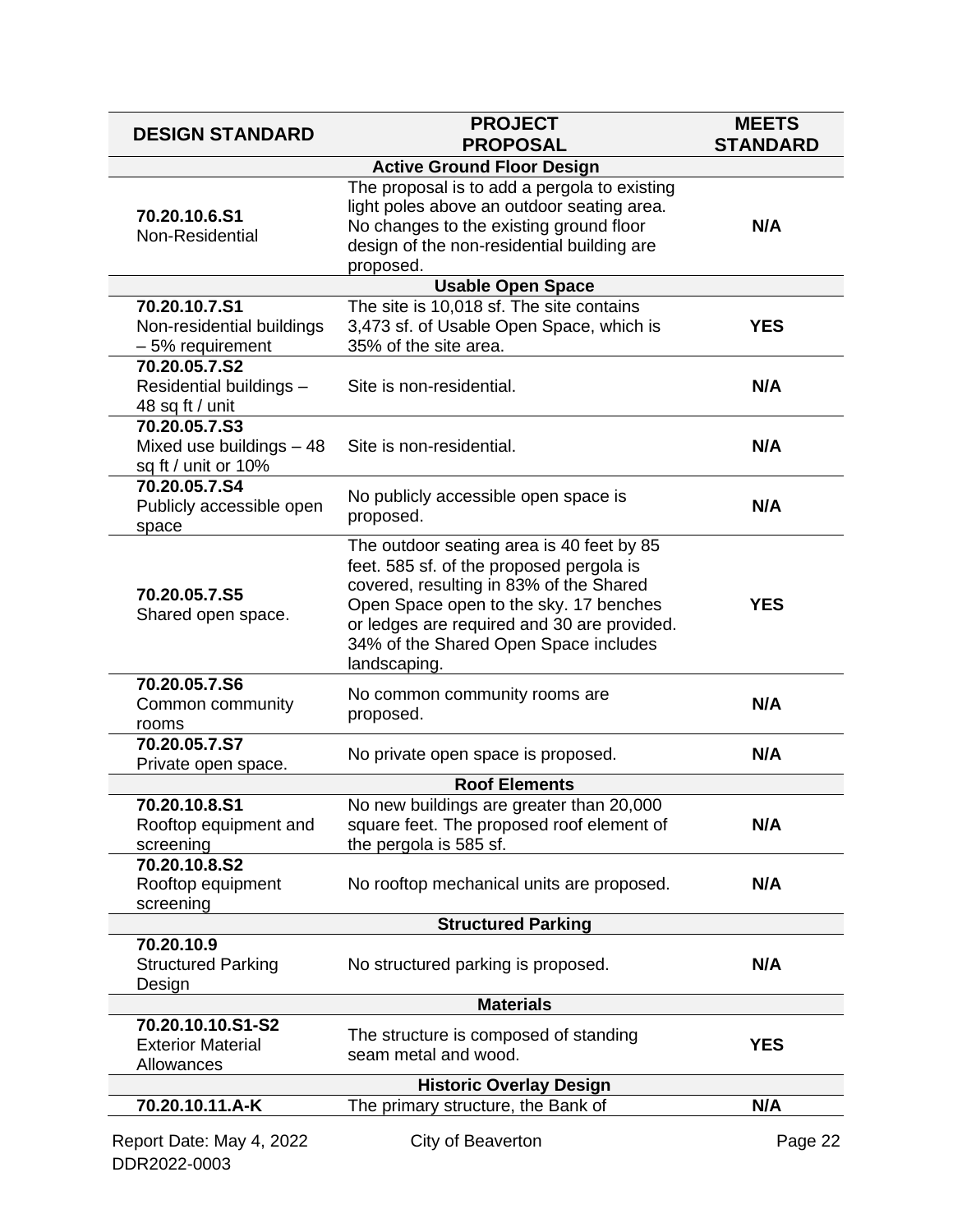| <b>DESIGN STANDARD</b>  | <b>PROJECT</b><br><b>PROPOSAL</b>          | <b>MEETS</b><br><b>STANDARD</b> |
|-------------------------|--------------------------------------------|---------------------------------|
| <b>Historic Overlay</b> | Beaverton Building is a historic resource, |                                 |
| Requirements            | however it is not abutting an identified   |                                 |
|                         | historic resource on BDC Figure            |                                 |
|                         | 70.20.10.11.1 and therefore the standards  |                                 |
|                         | of 70.20.10.11.A-K do not apply.           |                                 |

## **Conclusion and Recommendation**

Based on the facts and findings presented above, the Director **APPROVES** DDR2022-0003 subject to the condition of approval in Attachment C.